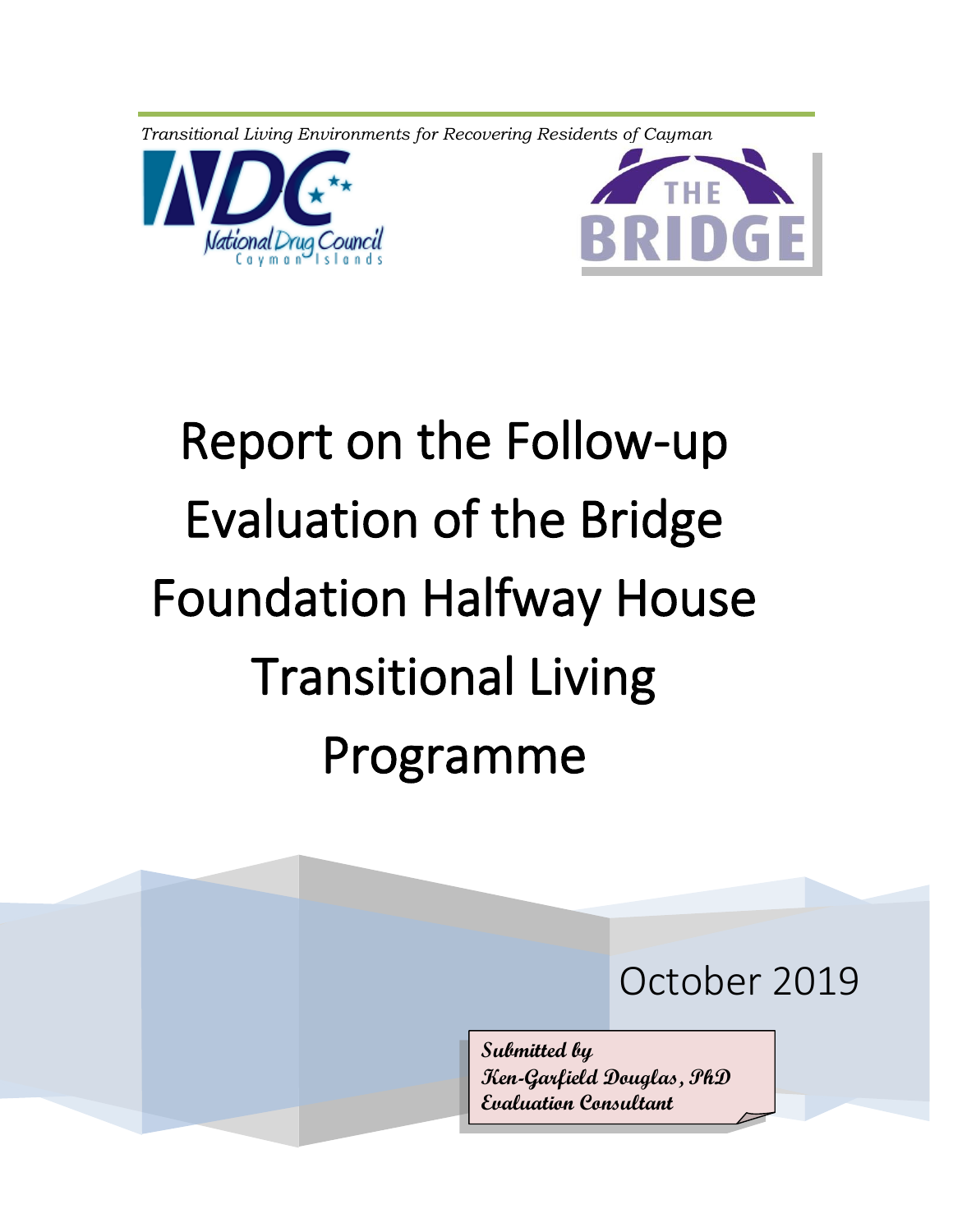# **Table of Contents**

| <b>Section 1: Introduction</b>                           | 3  |
|----------------------------------------------------------|----|
| <b>Section 2: Background and Justification</b>           | 5  |
| Section 3: Follow-up Evaluation TOR and Methodology      | 8  |
| <b>Section 4: Evaluation Findings</b>                    | 14 |
| <b>Section 5: Conclusions, Suggested Recommendations</b> | 31 |
| <b>Additional Questions</b>                              | 33 |
| <b>Conclusion</b>                                        | 34 |
| <b>Suggested Recommendation</b>                          | 34 |
| <b>Appendices</b>                                        | 36 |
| <b>Executive Summary</b>                                 | 40 |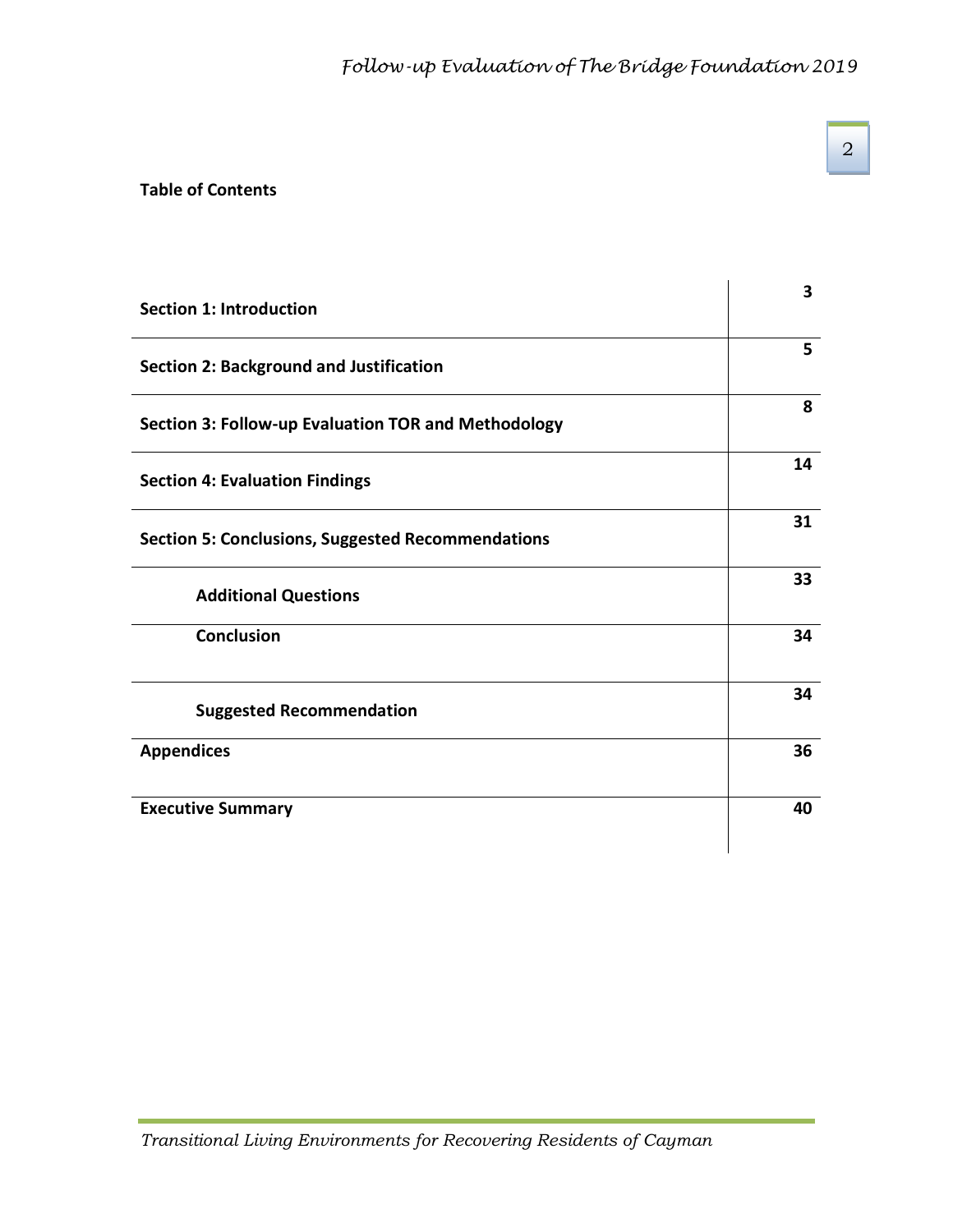# **Section 1: Introduction**

A comprehensive evaluation of the Bridge Foundation was conducted and reported on in 2014. In this report, all aspects of the Bridge Foundation's operation (policies and procedures/standards) and management structure were detailed. The report concluded with the findings at the time of review as well as detailed suggested recommendation for what can be improved to meet regional and internationally accepted standards.

Evaluation plays a key role as a source of evidence on the achievement of planned outcome and impact (results), as well as on project, programme and institutional performance, thus supporting programme improvement and accountability. In addition, evaluation acts as an agent of change that contributes to building knowledge and organizational learning. The value of an evaluation, however, is heavily dependent on the use that is ultimately made of its recommendations, which is determined by:

- its relevance in terms of timing, to ensure that its findings are available to inform key decisions;
- its credibility, which derives from the independence, impartiality, clear methodology and quality of the report;
- the level of acceptance of its recommendations, directly linked to the involvement of internal and external stakeholders and to the quality of the recommendations, which must be implementable;
- the appropriateness of the management response, and the dissemination and use of evaluation findings to enhance organizational knowledge.

Managers and other stakeholders including donors need to know the extent to which their programmes are meeting their objectives and leading to their desired effects. Follow-up evaluations in general builds greater transparency and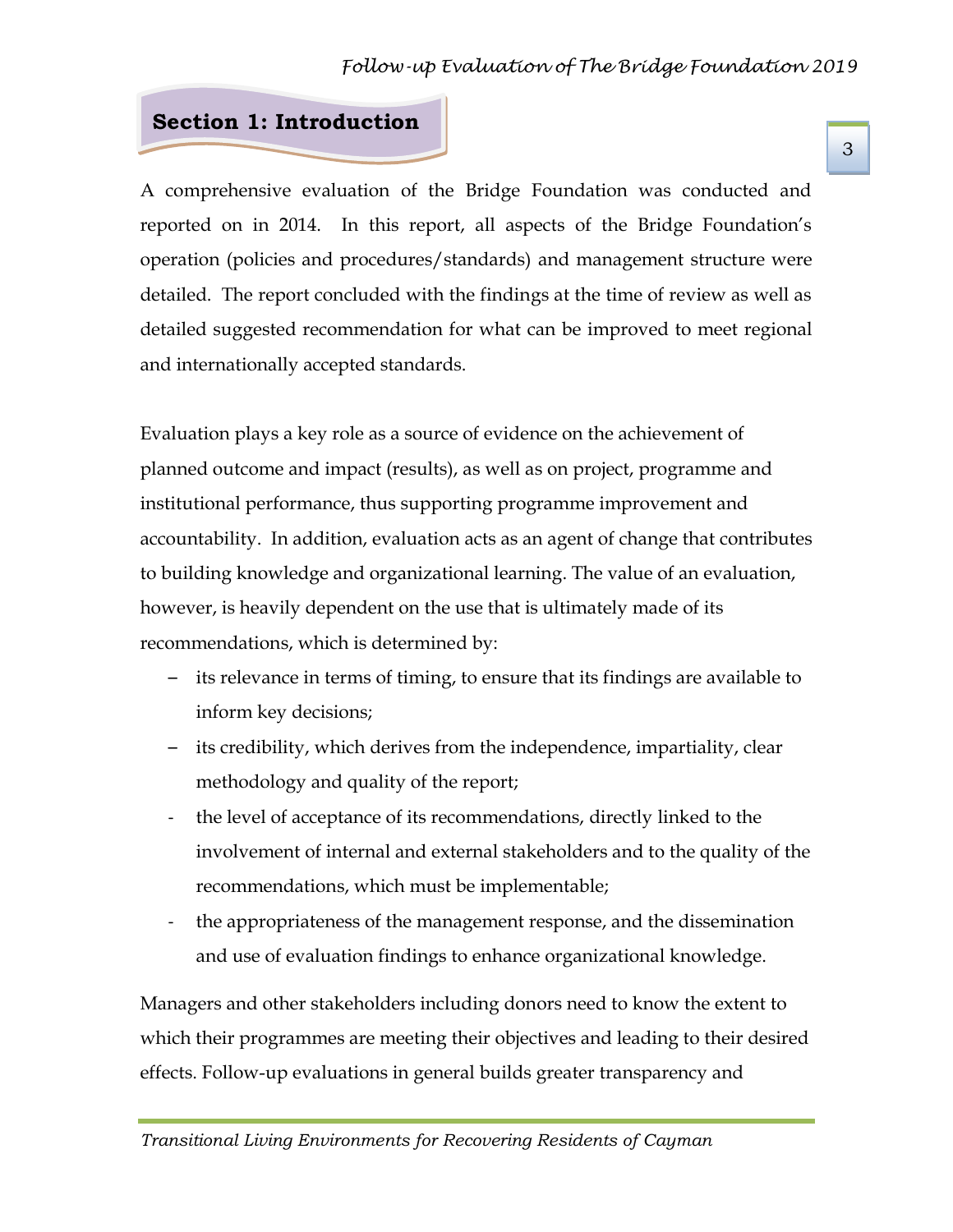# *Follow-up Evaluation of The Bridge Foundation 2019*

4

accountability in terms of use of programme resources while internal follow-up alerts managers to actual and potential ongoing programme weaknesses, problems and shortcomings before it is too late. Future planning and programme development are improved when guided by lessons learned from experience. Successful implemented programmes serve as reference for future applications for funds, and from an overall sense, it avoids that the implemented programmes are forgotten with time.

*The background in relations to the entity (Bridge Foundation) is restated at section 2 as well as an updated evaluation TOR and methodology at section 3 for ease of reference.*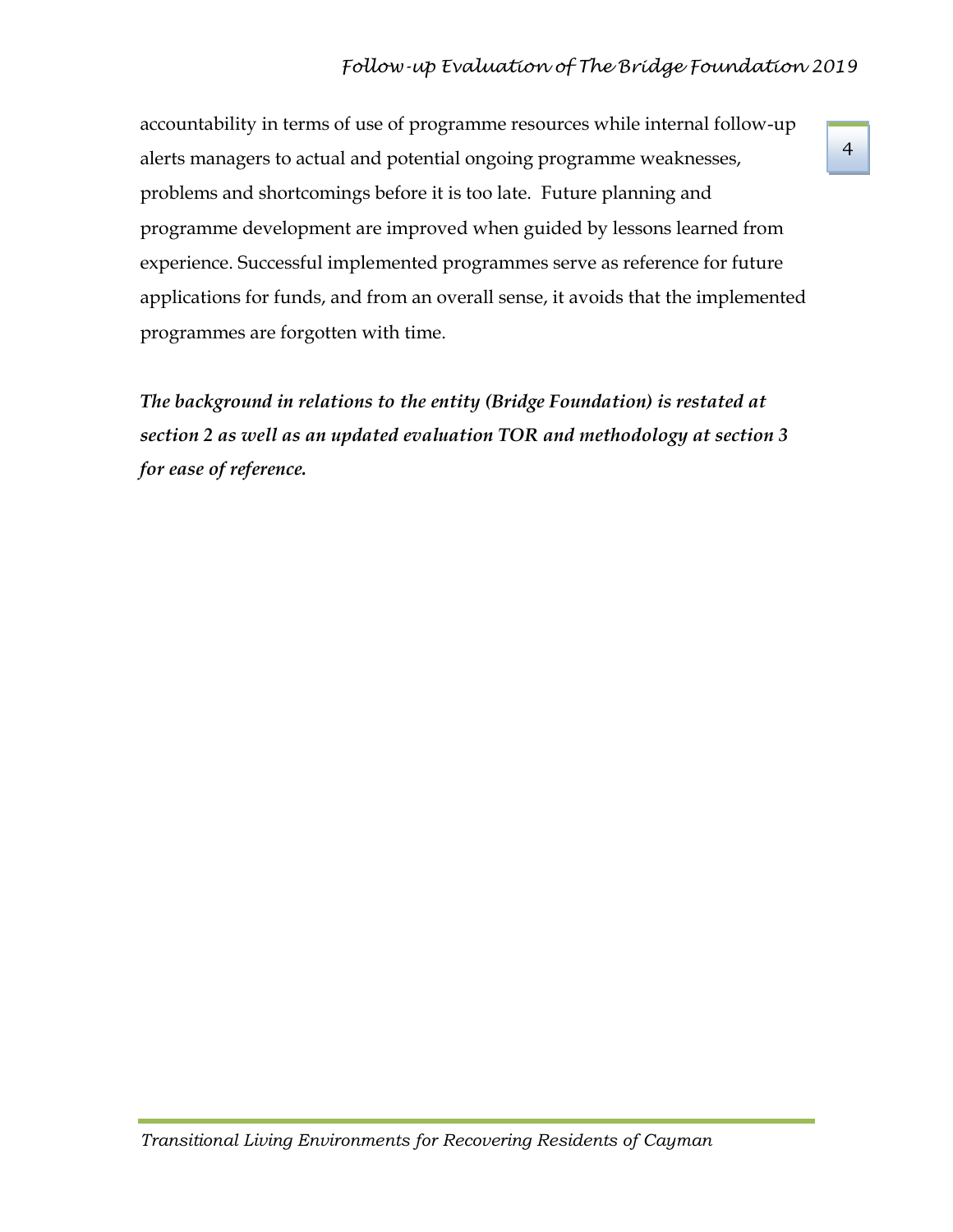# **Section 2: Background and Justification**

#### **The Bridge Foundation**

The Bridge Foundation is a Non-Profit, non-governmental and nondenominational, Section 80 Company Registered in the Cayman Islands. The Bridge Foundation was founded by Dr Marc Lockhart, Lem Hurlston, Terry Delaney, Charles Jennings and Frank Volinsky. It provides transitional (or "halfway house") accommodation to recovering addicts from both drugs and alcohol. Through its Anchor House Program, it has successfully transitioned male residents, year on year, back into mainstream society.

The Bridge Foundation's Vision is to restore the dignity and self-respect of the disenfranchised through transitional housing. Their Mission is to provide Transitional Housing facilities founded upon value for money, transparency and accountability. This is accomplished by means of public and private donations which they actively solicit. They also monitor and report the effectiveness and progress of their program, while promoting sober structured living, educational opportunities, life skills development, self-determination, independence, physical and mental well-being and spiritual development.

The Bridge Foundation has established a refuge for clients in need of transitional living through its Anchor House Halfway House Program. They use a threepronged approach to achieve their mission:

- Provide a basic living area free of alcohol and drugs.
- Offer support that educates and enriches the client through 12-step program-based lifestyle.

*Transitional Living Environments for Recovering Residents of Cayman*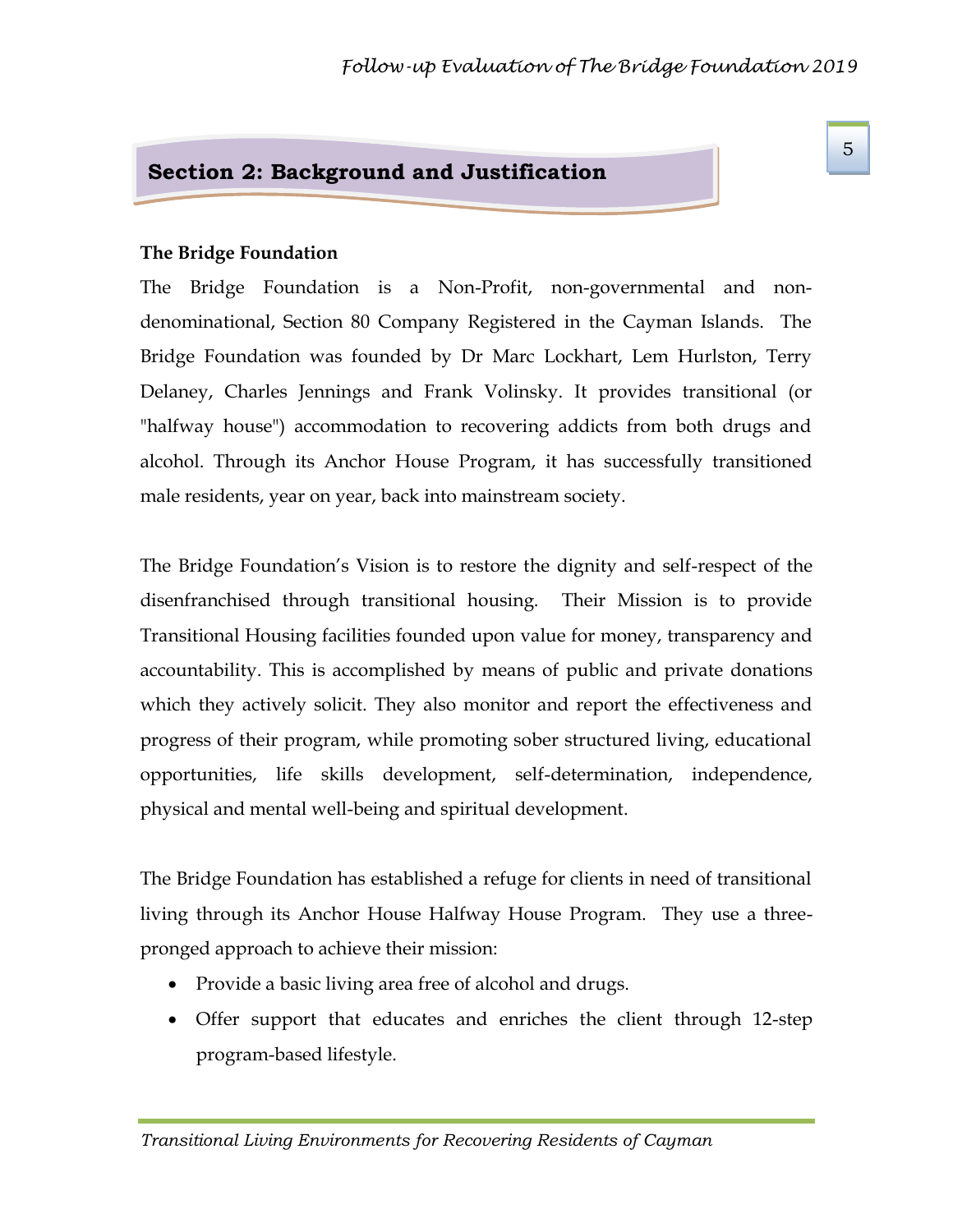• Aid in the provision of life skills to facilitate independence and economic stability.

Since the last evaluation (2014), the Foundation has actively expanded its housing with an aim to accommodate an additional five male clients. The newly opened women's facility (2014) with a capacity for six females has since been discontinued (August 2019). The total capacity presently number 8 male beds.

#### **Program Justification**

There is no dispute that there is a great need for transitional living solutions on the island. There is a government funded male and female residential drug treatment program; the prison operates a system of parole; employment and homelessness are the two most challenging social factors for a person coming out of prison or treatment; and there is also an active drug court program. The literature presented earlier clearly indicates that absence of treatment leads to recidivism or "relapse", which tends to arise when someone is paroled or released after time is served.

The fact that there is no active drug treatment intervention taking place at the prison makes it even harder for a new release to enter in transitional living successfully. This is because, breaking the cycle of use and learning to be abstinent is a major hurdle to accomplish without conditioned treatment approaches. If the prison is to benefit meaningfully from this facility that is available, efforts must be made to introduce some form of drug and alcohol treatment intervention in the prison—in particular, as part of a pre-release intervention for those known to be problematic drug users.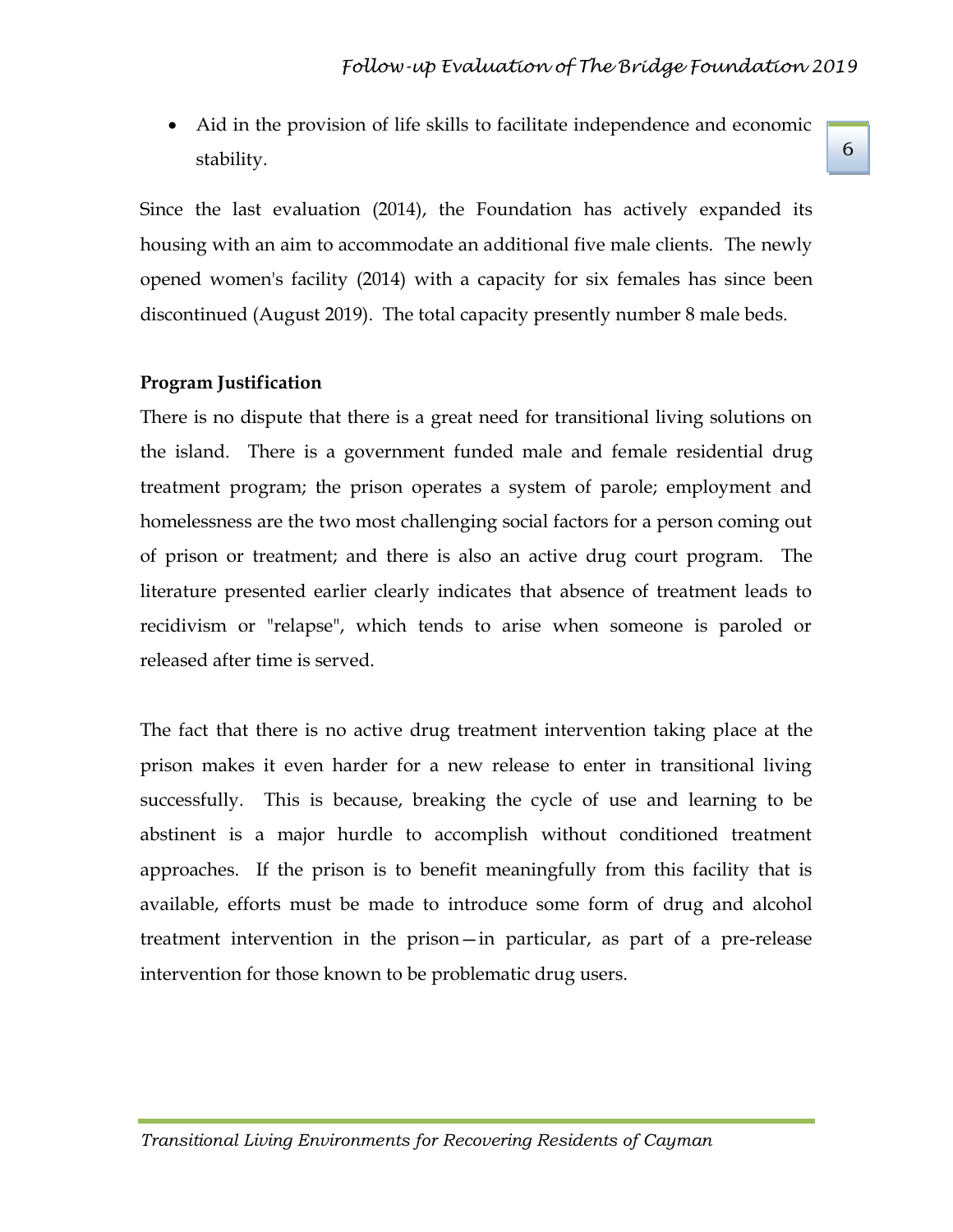7

#### **Reducing Re-offending**

The Prison Service will continue to work with the Department of Community Rehabilitation and other delivery partners across the criminal justice system to embed a seamless Offender Management process; develop effective interventions that support the Reducing Re-offending Action Plan. This plan will be based on the seven pathways, Accommodation, Attitude and Behaviors, Employment, Substance Misuse, Health, Finance, Debt and Family Ties.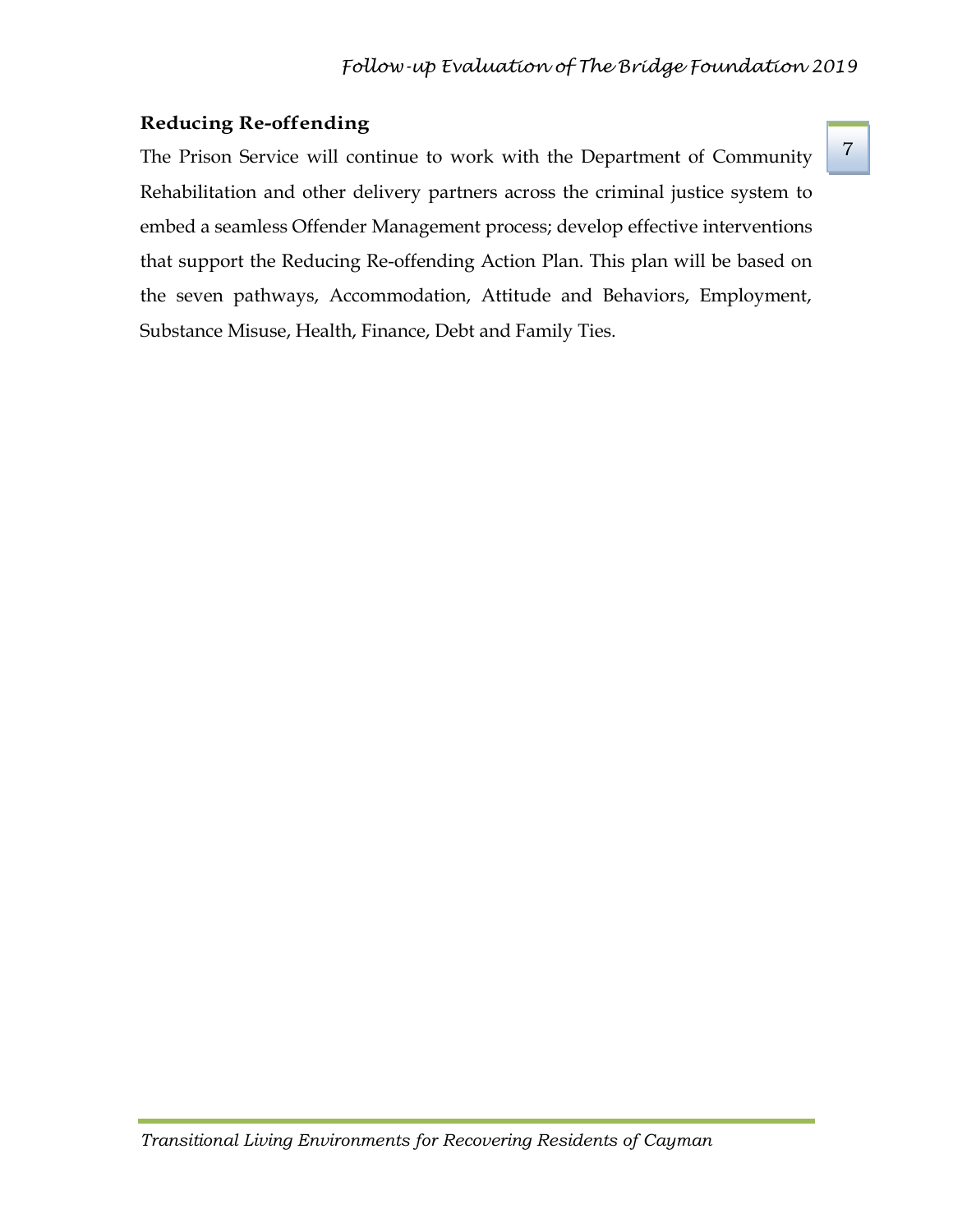# **Section 3: Follow-up Evaluation TOR and Methodology**

### **Rationale**

The National Drug Council (NDC) through its Act (National Drug Council Law) is mandated to advise the Minister, and such persons, groups, organizations or bodies as requested it to do so, on policies and programmes related to the prevention of drug abuse, the treatment and rehabilitation of drug abusers and the care of connected persons. Additionally, the previously articulated National Anti-Drug Strategy still holds true as a national priority for treatment and rehabilitation in articulating the need to address treatment and rehabilitation in the following strategy:

## *Strategy III: To guarantee the delivery of treatment and rehabilitation services that meets the needs of individuals and their families….. with the following objectives:*

Ensuring a system of effective and varied treatment programmes

- Establishment of a transitional/ half-way house or low-threshold facility for homeless or dis-enfranchised persons
- Provide services as required to enhance Judicial process for drug related clients

Existence of a multi-level approach to treatment services which include:

- Short/long term treatment
- Transitional housing
- Judicial support services
- Male Treatment / Rehabilitation programmes
- Female Treatment /Rehabilitation programmes

The NDC also noted that there were currently no transitional services that have been formally established that allows for services to be properly utilized and monitored. As such, it was difficult to determine the effectiveness of this process and monitor the outcomes of those [clients that uses the available services] that are transitioning through the programme to determine the benefits of such a programme to our community.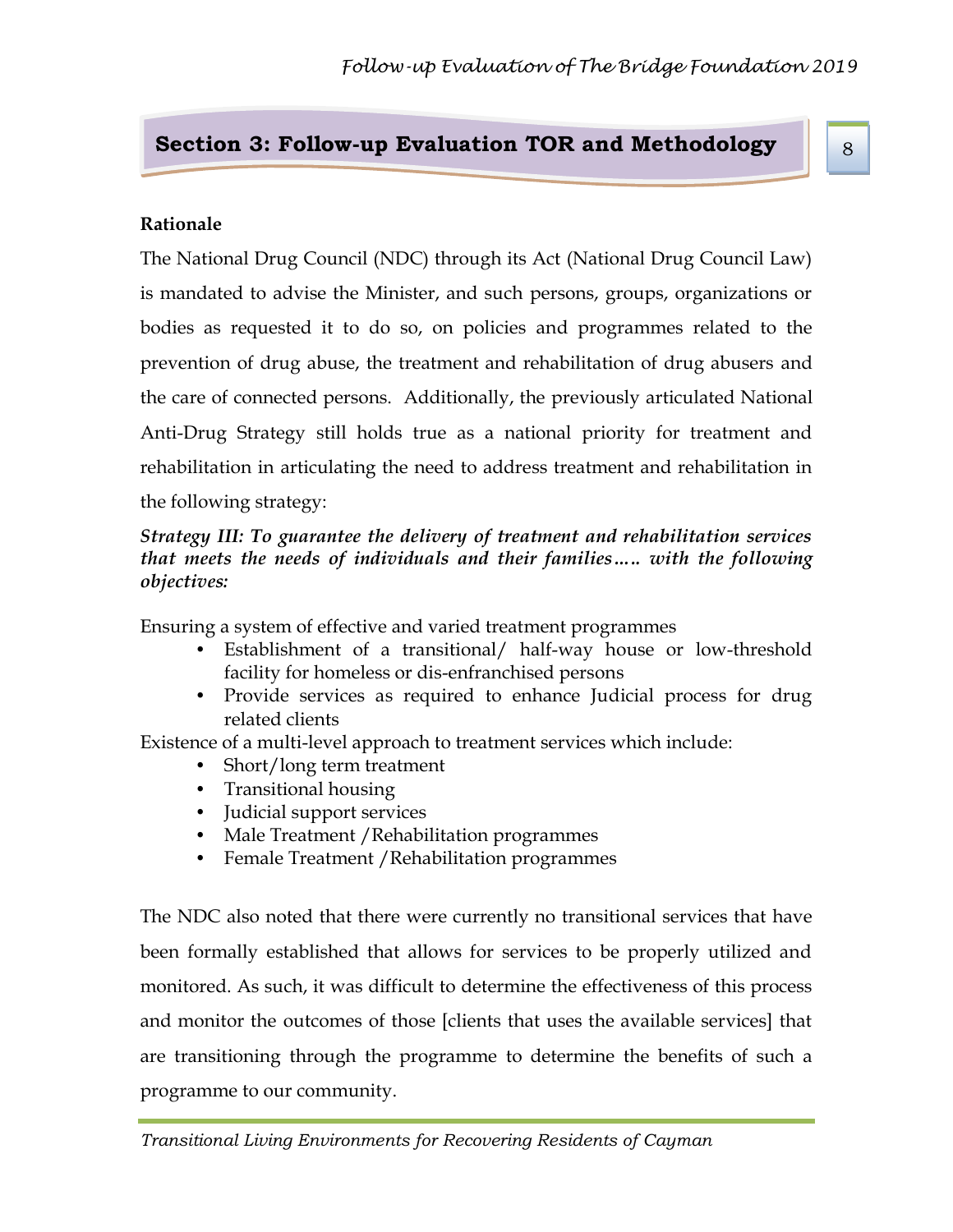# *Follow-up Evaluation of The Bridge Foundation 2019*

Noting also that for the period, some 62% of male clients have been referred from the formal institutional system (CHRC, HMP, Drug Court, etc.) to transitional living interventions over the past three years (2016-2018), it is incumbent on the NDC to continue to determine the extent of utilization of these services and the resulting impact if any on the individuals and community alike.

The Ministry has been assisting the Bridge Foundation with a quarterly subsistence based on their Mission, Vision and Business/ Strategic Plan, their quarterly reports and reports from DCR, the Prison and some participants' themselves as to their positive experiences in the programme.

Given that the current NDC Law gives them the mandate to monitor and evaluate such programmes, they are tasked with having continuous monitoring and evaluation done. As a key stakeholder, the Ministry viewed the process as extremely important in that having an evaluation/follow-up evaluation done will help to justify their continued support of the programme and or enabling justification for additional support.

#### **Terms of Reference for the Evaluation – (this is a follow-up evaluation for the period 2014 to 2018 with specific emphasis on the three-year period 2016-2018)**

The following broad categorization will be used to make major assumptions about the Bridge Foundation Halfway House:

- the agency strategic position within the conceptual framework of treatment and rehabilitation
- the programme management/coordination process
- **•** implementation issues
- linkages to the continuum of care
- **•** service delivery issues
- monitoring and reporting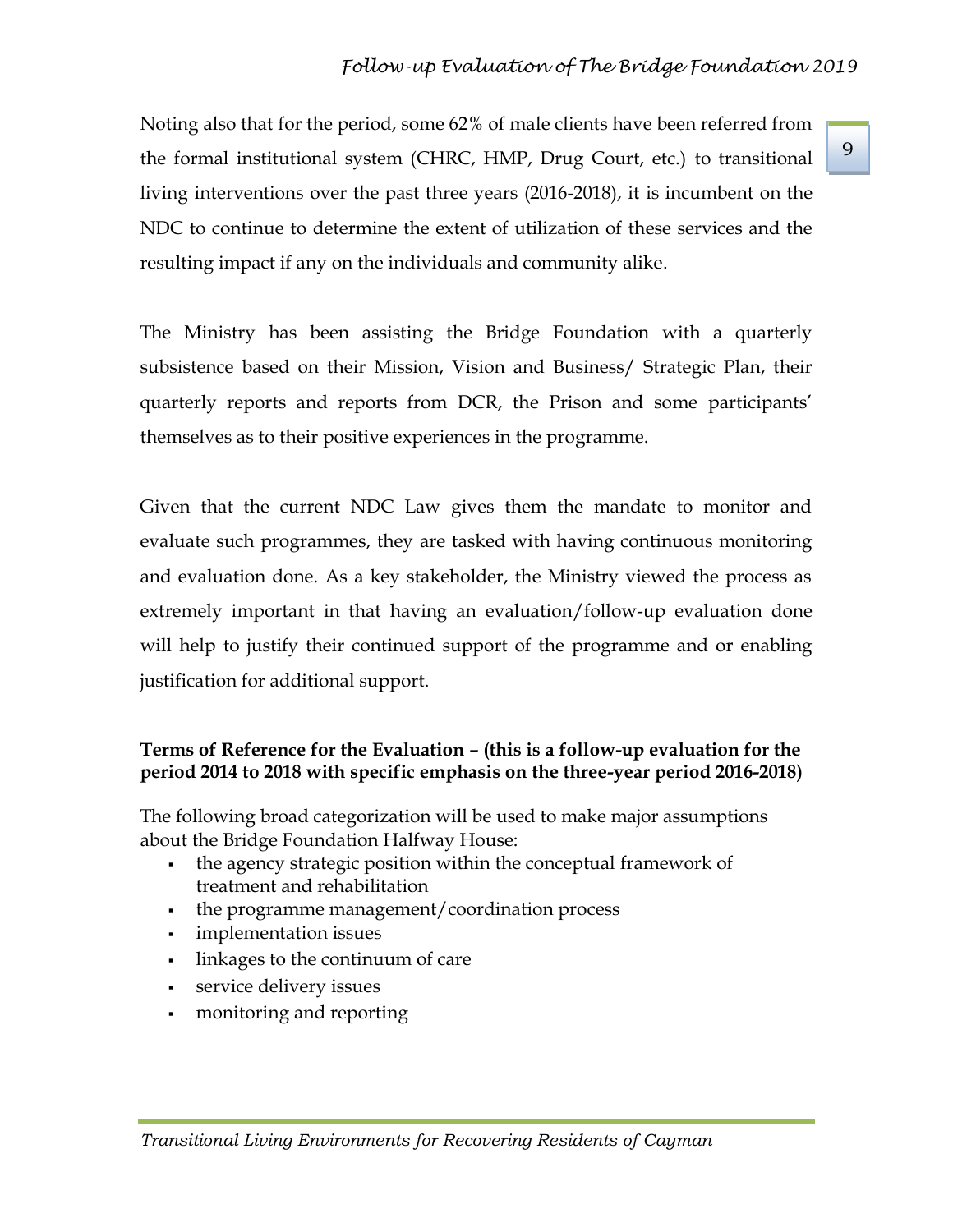#### **Issues To Be Studied**

*The main activities to be pursued during this evaluation/review are as follows:*

- *i. Review of the implementation achievements based on the recommendations of the 2014 evaluation report*
- *ii. Based on all relevant background documents, technical and financial progress reports and other reports relating to The Agency operations:*
	- *a. review the achievements of activities under each output,*
	- *b. analyse to what extent the overall outputs in the specific areas have been met;*
- *iii. Assess the present relevance of the agency's original concept of services as well as its contribution to the achievement of treatment and rehabilitation mandates; (i.e. assess whether the assumptions in the original conceptualization of the agencies' mandates are still relevant;*
- *iv. Review the processes of implementation in all essential areas particularly with respect to coherence to the acceptable standards of operation; and efficiency and effectiveness;*
- *v. Assess the achievements derived from the Agency efforts to date within the framework of the strategy defined in the treatment continuum;*
- *vi. Assess the degree of effectiveness and efficiency of the various management structures, delivery structures, and coordination structures in achieving outcomes. It would be important to analyse the management capabilities in the programme implementation phases in relation to individuals.*
- *vii. Undertake an analysis of the Strengths, Weaknesses, Opportunities and Threats (SWOT) and the sustainability of the essential components of The Agency;*
- *viii. Provide recommendations on any adjustments to the direction,*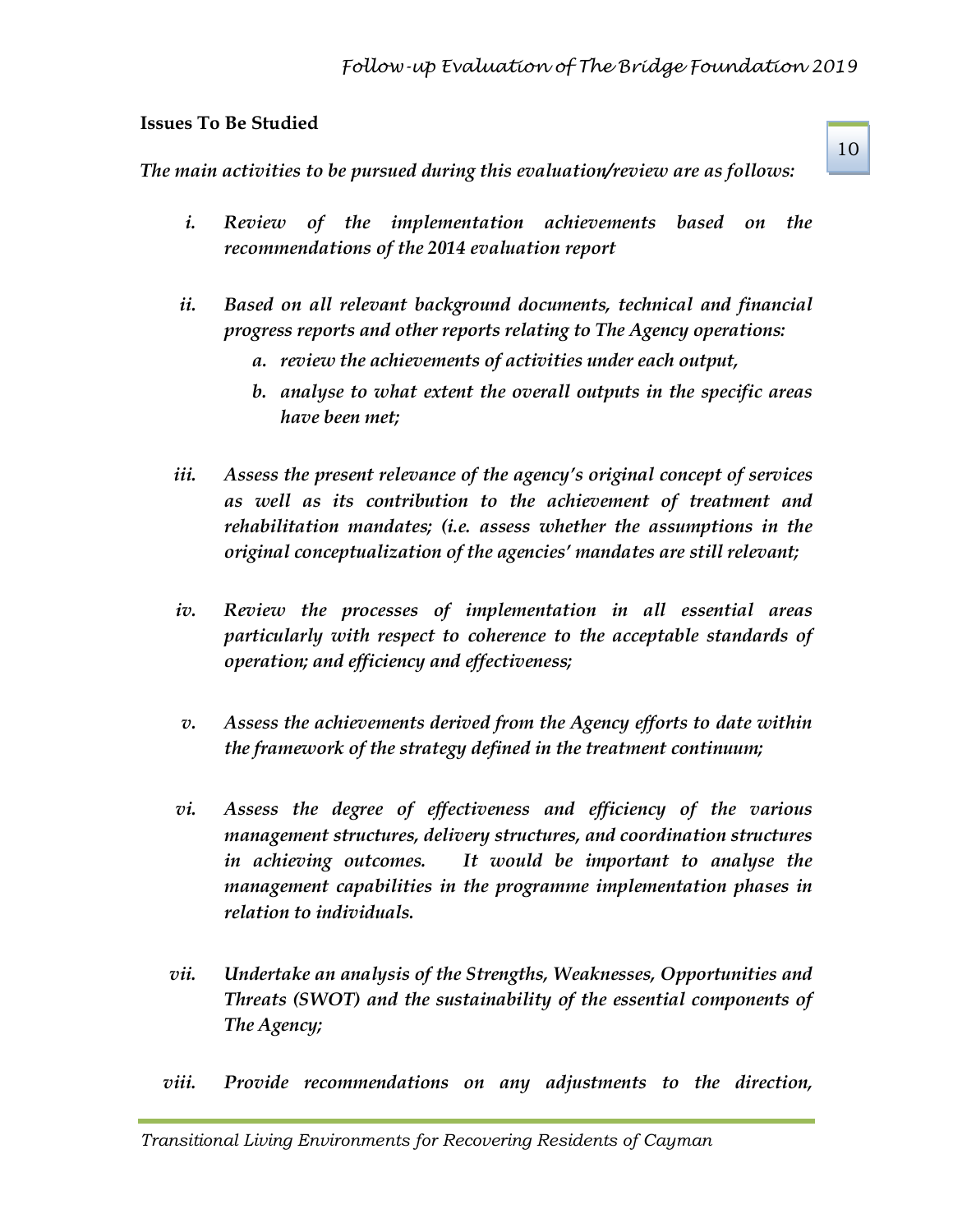*management and operation of the agency that may be required to ensure the full achievement of objectives and outputs.*

11

The general evaluative criteria areas will be the following:

# *Relevance*

- ❑ In respect of the real need related to the strengthening of the capacity of The Agency to respond to the drug treatment demand
- ❑ Degree of flexibility and adaptability of The Agency programme to facilitate new developments and emerging priorities in the area of institutional strengthening in response to the changes in drug policy direction or activities
- ❑ Complementarities between The Agency mandate and other national initiatives in the continuum of care

# *Efficiency*

- ❑ How has The Agency implemented activities with respect to the management, financial accounting, reporting and responding to problems and challenges encountered in relation to achieving its stated mandate;
- ❑ What has been the absorptive capacity for funds made available and what has been the value for money spent;
- ❑ What indicators, systems and practices are in place (and planned) to measure management performance and the outputs, outcomes and impact of The Agency;

# *Effectiveness*

- ❑ What direct results have been achieved by The Agency under each of the areas of output and about the support to other stakeholder agencies;
- ❑ What indirect benefits or unplanned results have been achieved as a result of the implementation of activities by The Agency;
- ❑ To what extent were problems and challenges encountered at the management and implementation levels responded to in a prompt and effective manner;

*Transitional Living Environments for Recovering Residents of Cayman*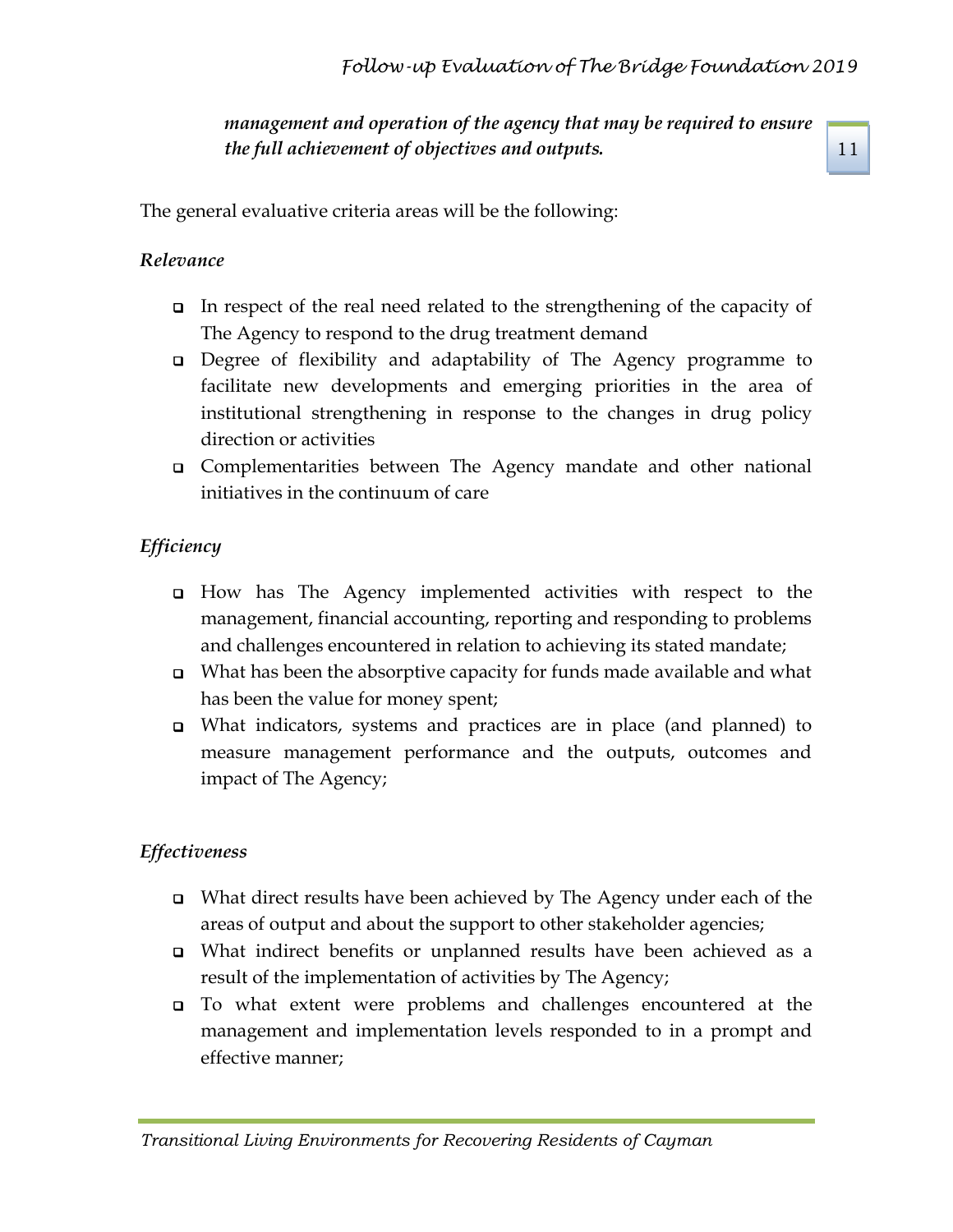- ❑ To what extent has the adoption of work plans within the Agency stimulated more effective implementation;
- ❑ Have the planned benefits been delivered and received from the standpoint of the beneficiaries and relevant stakeholders;

# *Outcome*

- ❑ To what extent has The Agency activities influenced broad policy decisions and programmes in reducing the impact of drug abuse on the island;
- ❑ Have the activities undertaken over time enhanced the capacity of individual clients (beneficiaries) to effect behaviour change in response to their drug abuse;

# *Sustainability*

- ❑ To what extent is there support at the policy-making level for the objectives of The Agency to ensure that it remains a priority resource for treatment and rehabilitation;
- ❑ What organizational arrangements exist or are being devised to ensure that the implementation of relevant programmes will be sustained technically, financially and managerially;
- ❑ What is the present policy environment at The Agency that will enhance the achievement of long-term benefits?

# **Format of the Evaluation**

- *1. This is a follow-up process evaluation*
- 2. It was be done using a mixed methodology including,
	- a. Desk review of pertinent documents
	- b. Interviews with key stakeholders (Ministry, NDC, Bridge Foundations, past and present clients, others as determined)
	- c. Site visits
	- d. Analysis of service processes and utilization pattern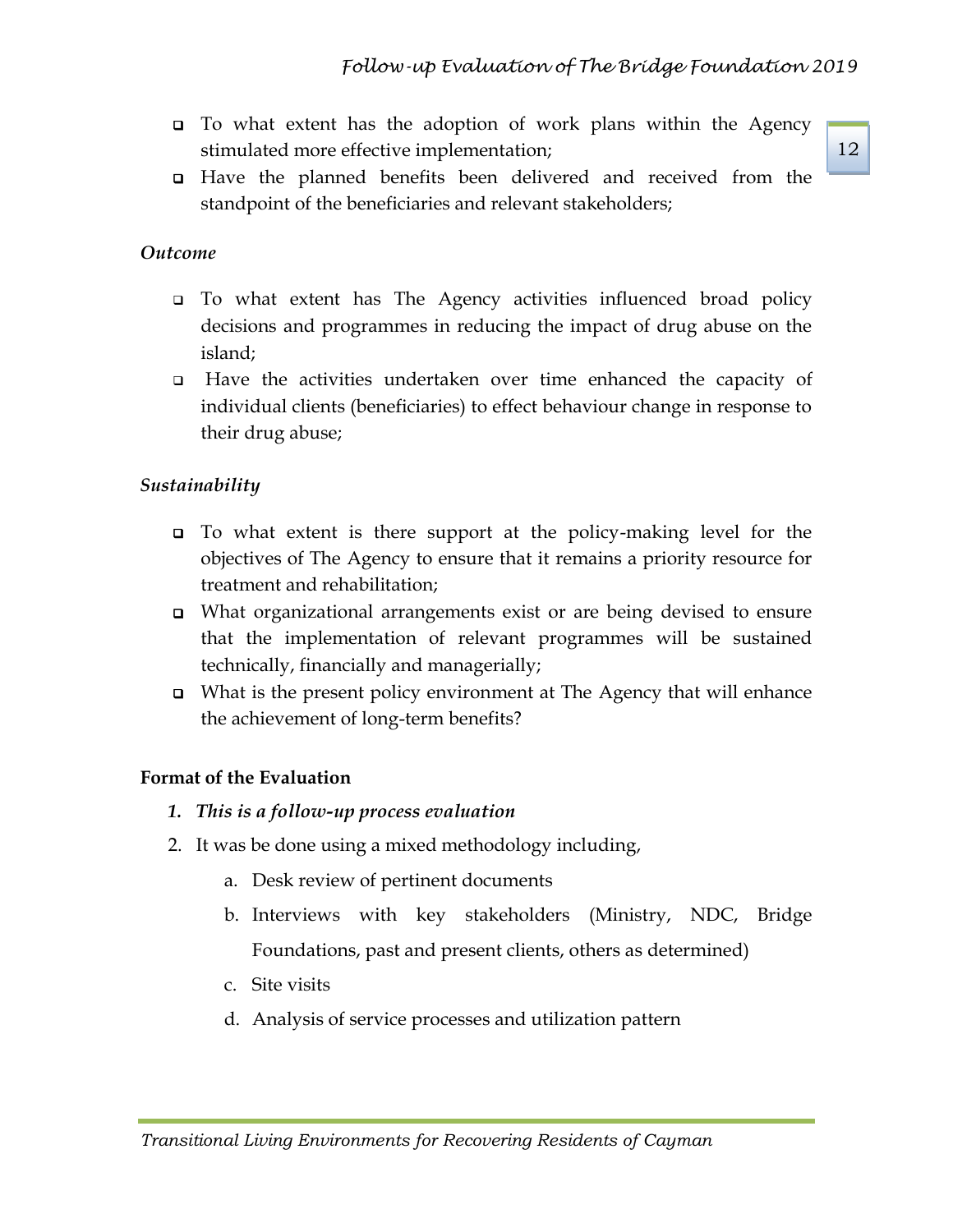## **Persons reached and interviewed, and sites visited during the evaluation included:**

13

- 1. Directors and staff of the Bridge Foundation
- 2. National Drug Council
- 3. Past and present clients of the Bridge Foundation Anchor House programme
- 4. Visit to male facility and the Beacon Farm facility

## **Documents or excerpts of documents reviewed during this Evaluation:**

- 1. Portfolio of documents from the Bridge Foundation
- 2. Recommendation made in the 2014 seminal evaluation report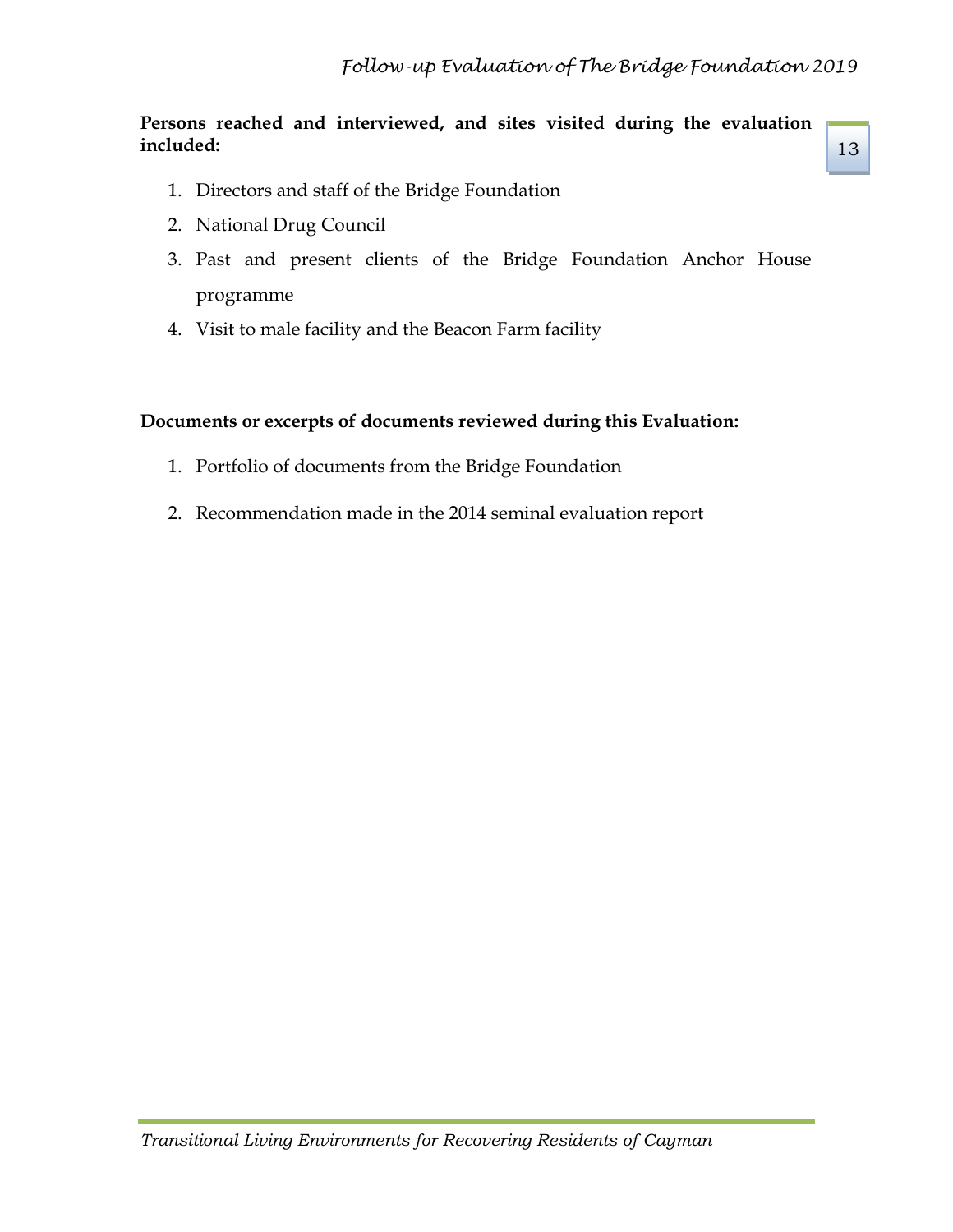# **Section 4: Follow-up Evaluation Findings**

# **Findings and Analysis of Key Evaluation Questions<sup>1</sup>**

This section reports on:

- i. The outcome of the recommendations made in the original evaluation report
- ii. Current findings on service utilization
- iii. Innovations and activities currently undertaken by the Bridge Foundation Halfway House Programme located at their Anchor House facility
- iv. Efforts at incorporating activities with the Beacon of Hope Foundation in the Partners for Recovery Services.

## **Outcome of Recommendations of Initial Evaluation**

- 1. Financial support should be tied to a Memorandum of Understanding (MOU) and Service Level Agreement (SLA) with the NDC or some other responsible agency (RA). This will:
	- *This suggested recommendation has not yet been implemented*
- 2. Have the RA provide oversight to the programme implementation through the RA's own capacity or through agency capacity identified by the RA. In this regard, it is my suggestion that the Department of Community Rehabilitation should be integral in this process of monitoring and oversight of the BF programme.
	- *Agreement in principle but initiative not yet in place*
- 3. Develop reporting criteria to facilitate monitoring of the SLA
	- *BF agrees to submit twice yearly reports containing utilization statistics. A simple format to be agreed between Bridge Foundation and NDC and or the responsible agency.*

<sup>1</sup> Questions from the Terms of Reference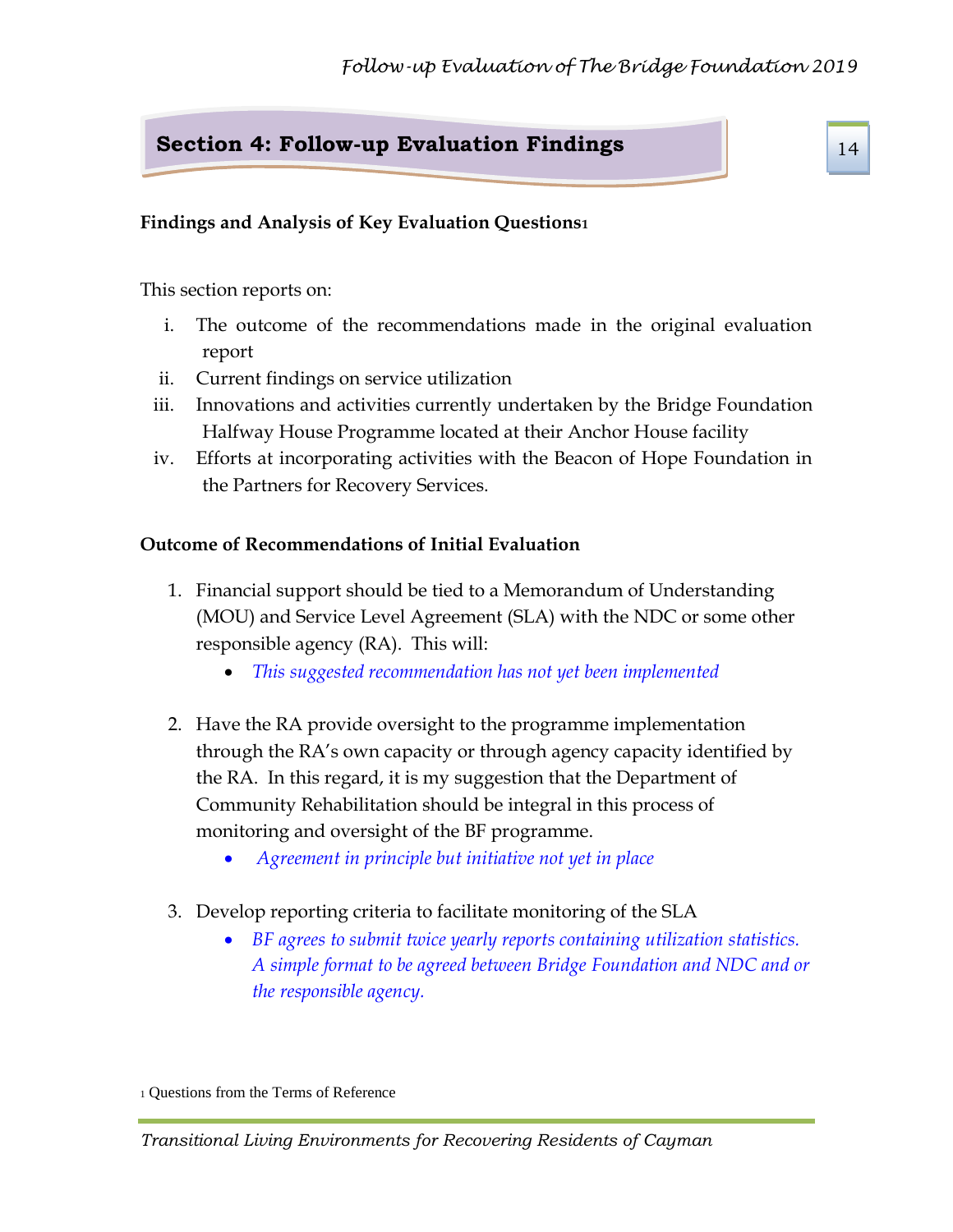- 4. Programme must be subjected to annual performance evaluation—(Is the programme successfully meeting its objectives? Is there value for money? Is there justification for repeat budgetary funding?)
	- *Agreement in principle. Internal evaluation (administrative in nature) can come from within the NDC*
- 5. Bridge Foundation can be seen as a transitional housing facilitator supporting the need for 'safe' housing created when clients are transitioning from the Caribbean Haven treatment programme and need somewhere to live for a sufficient period to allow for re-integration to society. This can also be translated into an offering of transitional living through a referral system to all clients determined to need safe housing. Clients however must have underlying substance abuse issues.
	- *Not yet in place but is a very viable option and must be further explored.*
- 6. Ongoing intake assessment must be done at the prison and long-term treatment centre for potential candidate to enroll in the programme. This can be done through a referral agency or by the BF themselves.
	- *In Place. The prison facilitates regular visits from Bridge Foundation to identify with and prepare potential clients for intake. Visits to the Bridge Foundation by personnel from the conditional release board are also facilitated.*
- 7. Encourage advocacy for the BF programme as an essential part of the treatment continuum.
	- *In Place. This is accomplished through on-site visits by all referring partners.*
- 8. Sustainability and success of the BF programme can be significantly improved if the Foundation is provided with interagency support with respect to housing and employment needs of the clients they serve. Possible collaborating agencies are the Department of Children and Family Services and the Department of Employment Relations.
	- *Alliances have been formed with agencies such as NWDA, NAU, Drug Court and CHRC*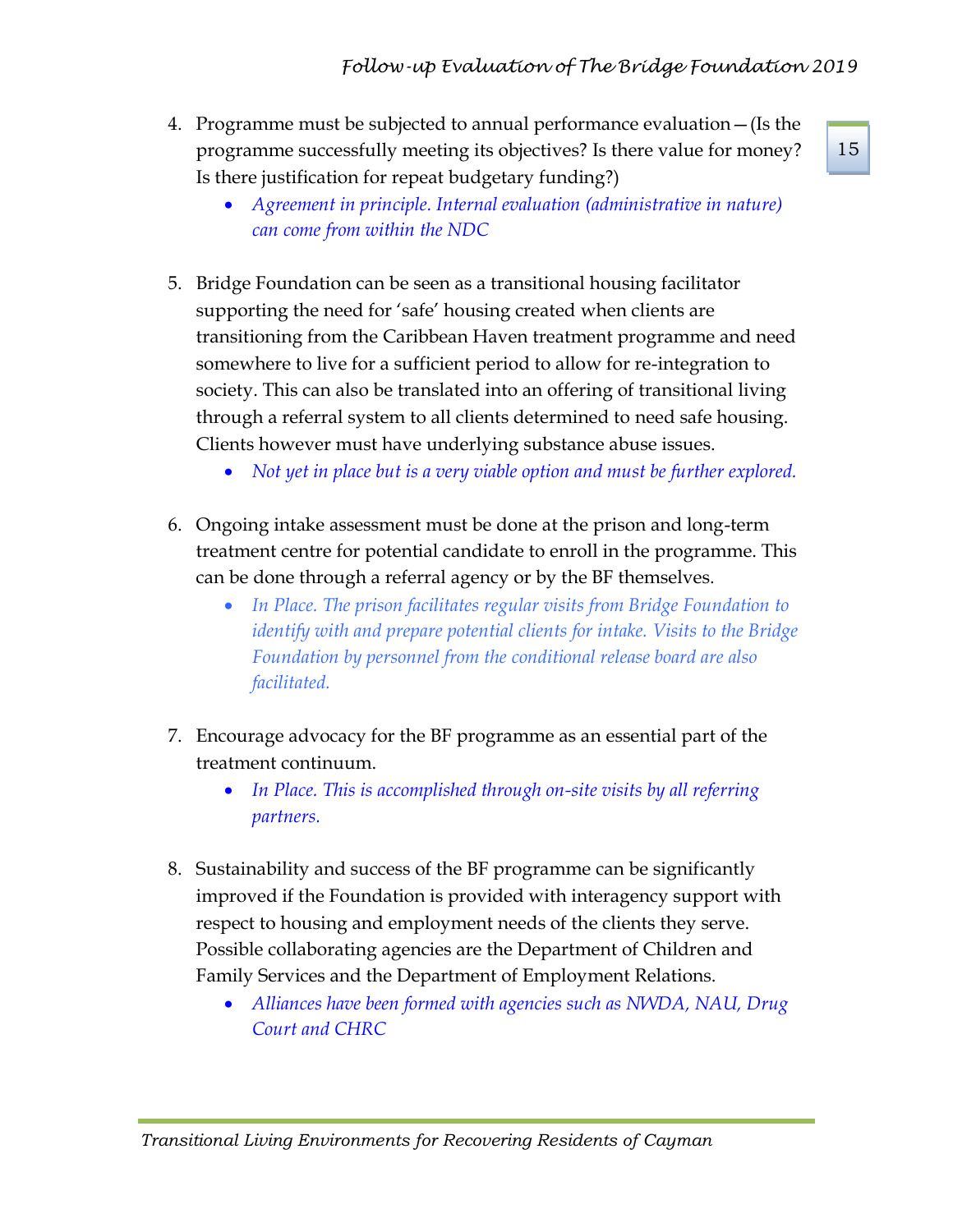- 9. As previously indicated, this should be done in conjunction with the recommendation that the BF should be encouraged as a stakeholder partner to carry out structured and periodic needs assessment at the prison to determine suitability of 'soon to be released prisoners' for placement into their halfway house rehabilitation programme.
	- *Achieved. Bridge Foundation works closely with the Conditional Release Board*
- 10. To garner community support and overall understanding of the benefits of providing transitional living as a modality in the continuum of care for recovering addicts and released offenders, an awareness campaign supported by town-hall meetings can be implemented.
	- *BF is currently organizing a robust fundraising and awareness campaign.*

*Of the ten (10) recommendations from the 2014 Evaluation Report, two have not yet been implemented, three (3) have agreement in principle with the necessary agencies for implementation while five (5) or 50% have been fully implemented.*

#### **Findings - General Items**

- **The Bridge Foundation's strategic position within the conceptual framework of treatment and rehabilitation**
- **The programme management/coordination process**
- **Implementation issues**
- **Linkages to the continuum of care**
- **Service delivery issues (staffing/competencies, finance, participation of clients, support from relatives, etc)**

## *There is evidence that these findings are still in place and relevant with respect to the 2019 Follow-up Evaluation.*

*1. There is no disputing that the Bridge Foundation Halfway House Programme is importantly positioned within the island's continuum of care and presently does and will continue to play a key role in providing a safe transitional living environment to support the clients that are in need of Halfway House accommodation. The literature supports this specific type of initiative as an essential ingredient in the re-integration process.*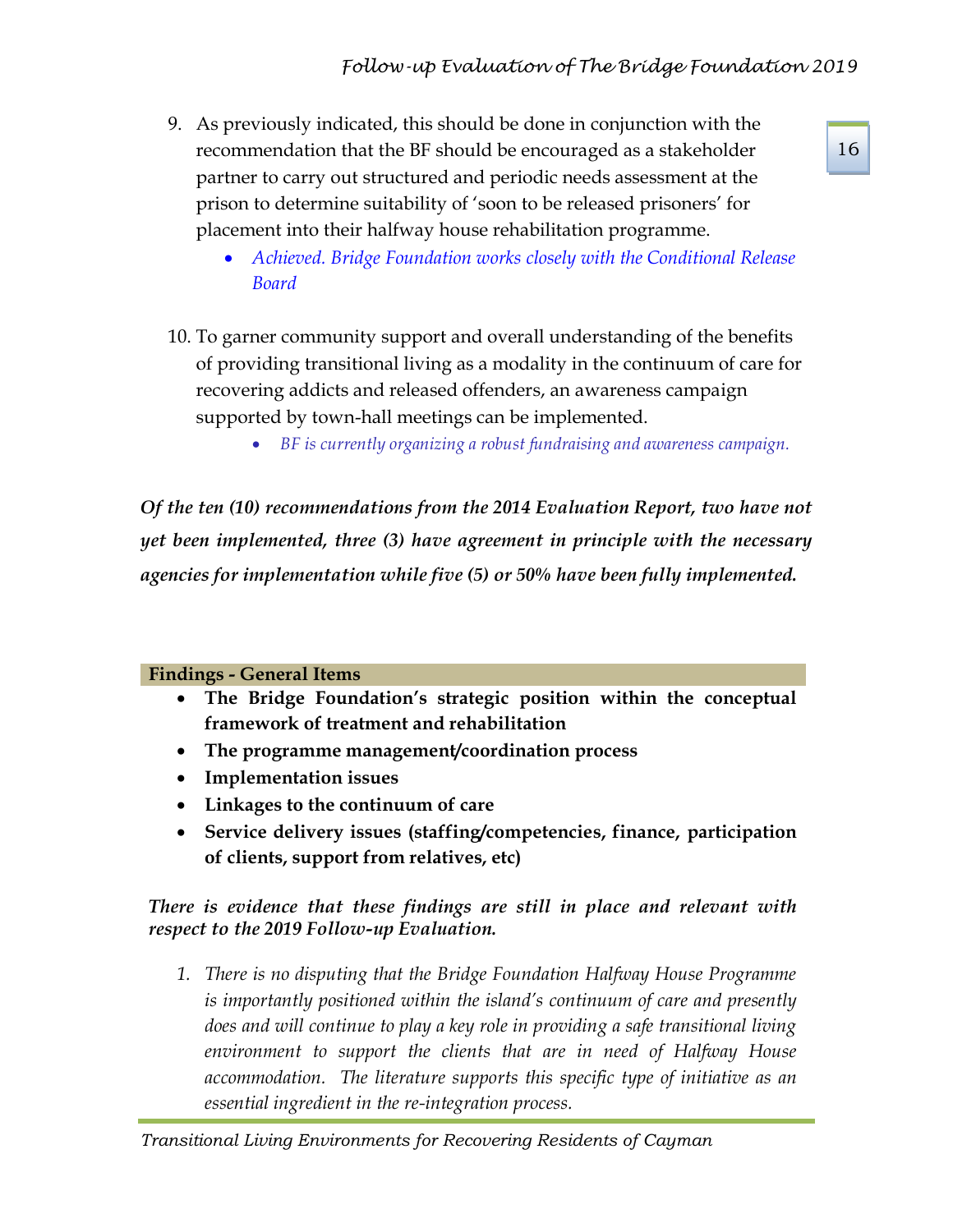- *2. Enough evidence also exists to support the positioning of Halfway Houses in the* 17 *continuum of care process. The Bridge Foundation (BF) assumes the third step or stage in the intervention process for a client in need of this service (stage one is identifying and accepting that problematic drug use exist – stage two is successfully completing treatment – and stage three is participating in a transitional living environment to support re-integration).*
- *3. The programme has an acceptable management structure in place. There is a named Board of Directors for the Foundation that provides the strategic direction, oversight and provides for accountability. The programme is managed by an Operations Manager with responsibility for the overall day to day operations and resident manager and administrator who provide the on-the-ground oversight for the in-house clients.*
- *4. The programme is part government (support year on year since 2016) and part donor funded. The main activities are:*
	- *Self supporting/self fulfilling environment including family support for reintegration*
	- *Provides shelter/housing for clients as they transition back to society "clean bed and sufficient food"*
	- *Employment—on site and now at the Beacon Farms*
	- *Finances—food vouchers, enough 'seed money' to maintain a bank account*
	- *A guarantee of post graduation contact—whether through opportunities to continue to participate in groups sessions or being mentors to programme inmates who have not yet graduated*
	- *Operation of a clubhouse (group meeting and mentoring activities for inmates and past graduates)*
	- *Temporary housing solution for transitioned clients.*

*Logistical challenges*

• *Providing for and sustaining the food voucher component of the programme provides some challenges.*

**Specific to Outcomes and Potential Impact**

*Transitional Living Environments for Recovering Residents of Cayman*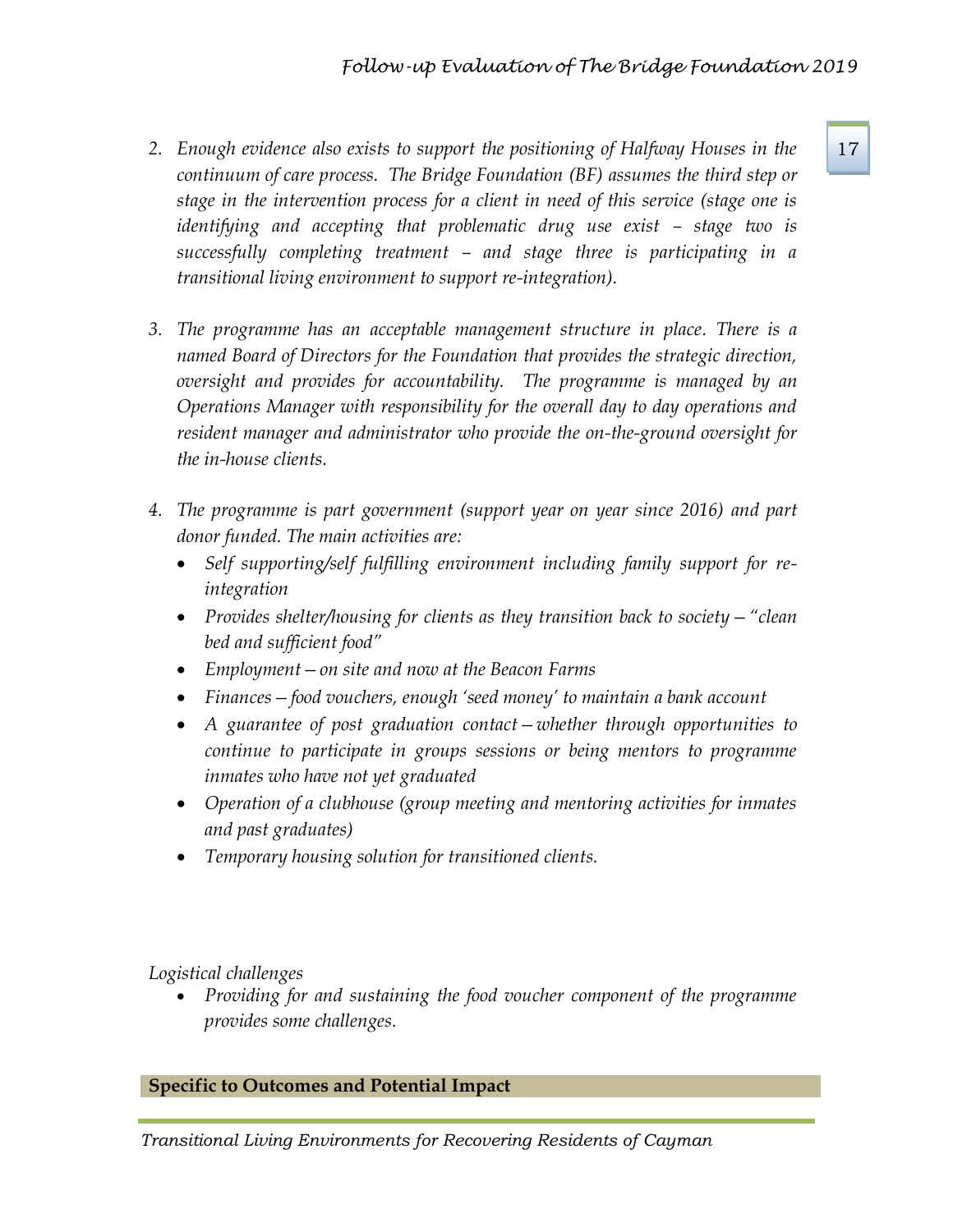**Assess the present relevance of the Agency's original concept of services as well as its contribution to the achievement of treatment and rehabilitation mandates; (i.e. assess whether the assumptions in the original conceptualization of the agencies' mandates are still relevant.**

*The service has documentation to support that it has continued offering this type of modality to clients in need of its service and has been doing it with a notable degree of success.* 

# **Synopsis of the treatment demand for the periods 2016 through 2018- Male Treatment**

On average, about 17 male clients were registered yearly during the period under review. At the end of each year some four to five (24-31%) clients were still in residence and going through their recovery activities. In 2016, five of sixteen (31%) had transitioned compared to three of seventeen (18%) in 2017 and 29% (five of seventeen) in 2018. **The overall transition rate over the period was 26%.** Relapse and or discharge rate were 38% in 2016, 53% in 2017 and 47% in 2018. **The overall relapse/discharge rate over the period was 34%.** 



The Table following shows the main sources of referral for male in recovery at Bridge Foundation 2016 through 2018. Self-referrals and those from the Drug Court/CHRC were the predominant sources for male clients entering the Bridge Foundation for rehabilitation during their recovery process.

| oources | 2016 | 2017 | 2018 | <i>*Percent of</i> |
|---------|------|------|------|--------------------|
|         |      |      |      | all<br>referrals   |

*Transitional Living Environments for Recovering Residents of Cayman*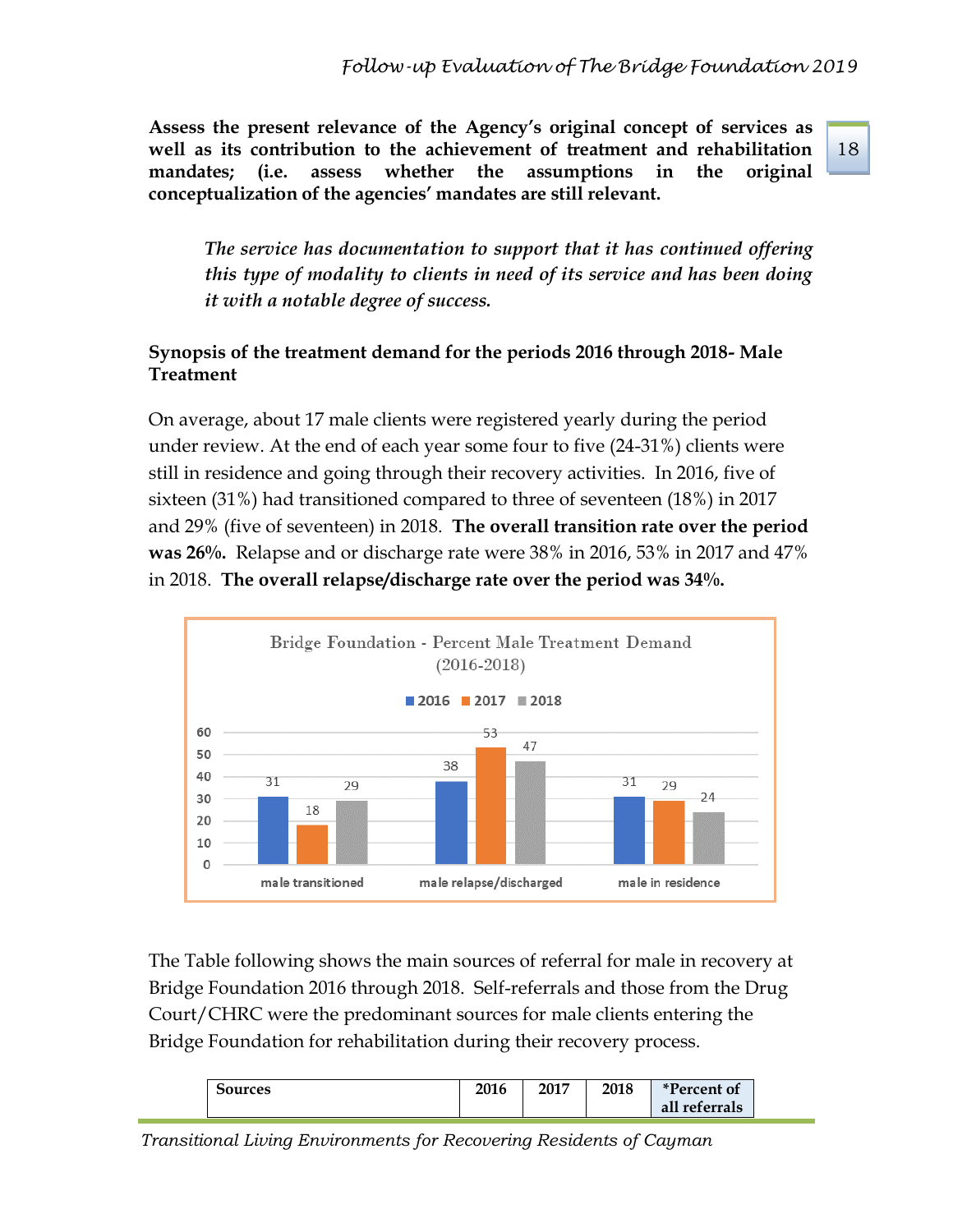# *Follow-up Evaluation of The Bridge Foundation 2019*

| Caribbean Haven (CHRC)     |   | b | $10/50(20\%)$ |
|----------------------------|---|---|---------------|
| Her Majesty's Prison (HMP) |   |   | 4/50(8%)      |
| Mental Health              | - |   | 3/50(6%)      |
| Self-referrals             |   | C | 19/50 (38%)   |
| Drug Court/CHRC            |   |   | 14/50(28%)    |

### **Synopsis of the treatment demand for the periods 2016 through 2018 - Female Treatment**

Efforts at rehabilitation for female clients took place 2016 through 2019 and up to August of 2019 when activities were discontinues (rental of property and housing of female clients). This discontinuation resulted from the financial burden of trying to provide services for only one or two clients at any one time. There was no steady demand for female treatment/rehabilitation.

During the period under review, the highest number of female clients housed was in 2016 with nine (9) clients. At the end of the year (2016) only one client was still in residence and going through her recovery activities. Three (33%) had transitioned. This compares to one of five clients transitioning in 2017. **The overall transition rate over the period was 31%**. Relapse and or discharge rate were 44% (4 of 9) in 2016 and 80% (4 of 5) in 2017. **The overall relapse and or discharge rate over the period was 56%.** There were only two clients in 2018 – one relapsed and the other was in residence at the end of 2018.



The Table following shows the main sources of referral for female in recovery at Bridge Foundation 2016 through 2018. Her Majesty's Prison and those from

*Transitional Living Environments for Recovering Residents of Cayman*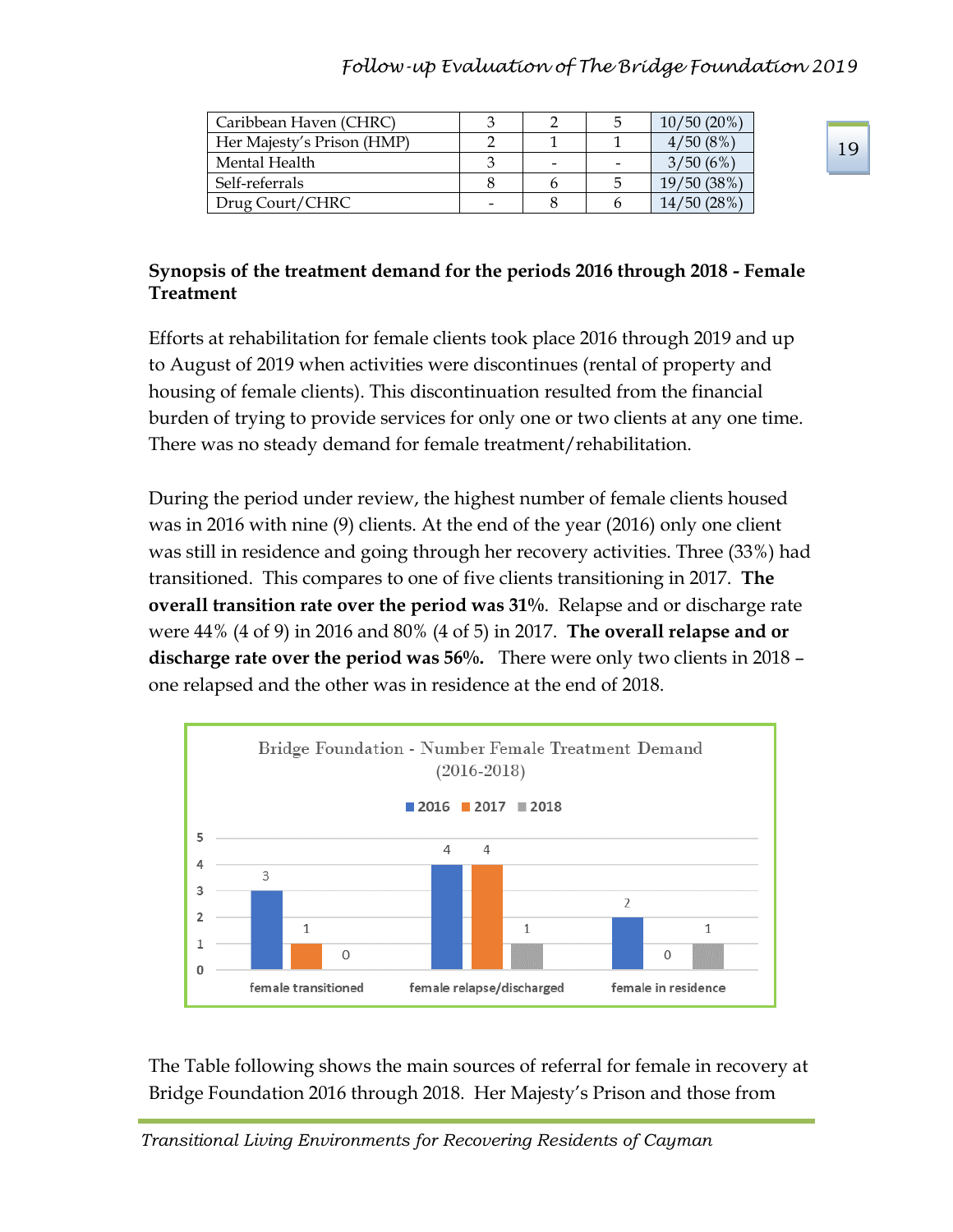CHRC were the predominant sources for female entering the Bridge Foundation for rehabilitation during their recovery process.

| <b>Sources</b>             | 2016           | 2017          | 2018          | <i>*Percent of</i> |  |
|----------------------------|----------------|---------------|---------------|--------------------|--|
|                            |                |               |               | all referrals      |  |
| Caribbean Haven (CHRC)     | $\mathfrak{p}$ |               | $\mathcal{P}$ | 5/16(31%)          |  |
| Her Majesty's Prison (HMP) | 3              |               |               | $4/16(25\%)$       |  |
| Mental Health              |                | $\mathcal{D}$ |               | 2/16               |  |
|                            |                |               |               | $(12.5\%)$         |  |
| Self-referrals             | 7              |               |               | 3/16(19%)          |  |
| Dept. of Community Rehab   | $\mathfrak{D}$ |               |               | 2/16               |  |
| (DORC)                     |                |               |               | $(12.5\%)$         |  |

# **Review the processes of implementation in all essential areas particularly with respect to coherence to the acceptable standards of operation; and efficiency and effectiveness.**

*This follow-up review indicates that the operations are still in conformity with acceptable standards of operation. There are set residency guidelines and expectations as well as confidentiality requirements that conform to international standards, such as: the clients must be drug and alcohol free; subjected to random drug and alcohol testing at any time, with or without cause; attendance at weekly house meetings; be employed or actively seeking employment, etc. See appendix 2 in initial evaluation report 2014 for residency guidelines and expectations.*

*The accounts of the Bridge Foundation continue to be audited annually, and a report submitted for scrutiny. From a Governance perspective, one of the hallmarks of this programme is its transparency policy …"the policy of the company in relation to its financial affairs are that; (1) nobody should profit from its activities, and (2) interested parties should be entitled to see, and if necessary have explained to them its then-current financial conditions and details of its income and expenditure. In other words, the finances of the Foundation are fully transparent".*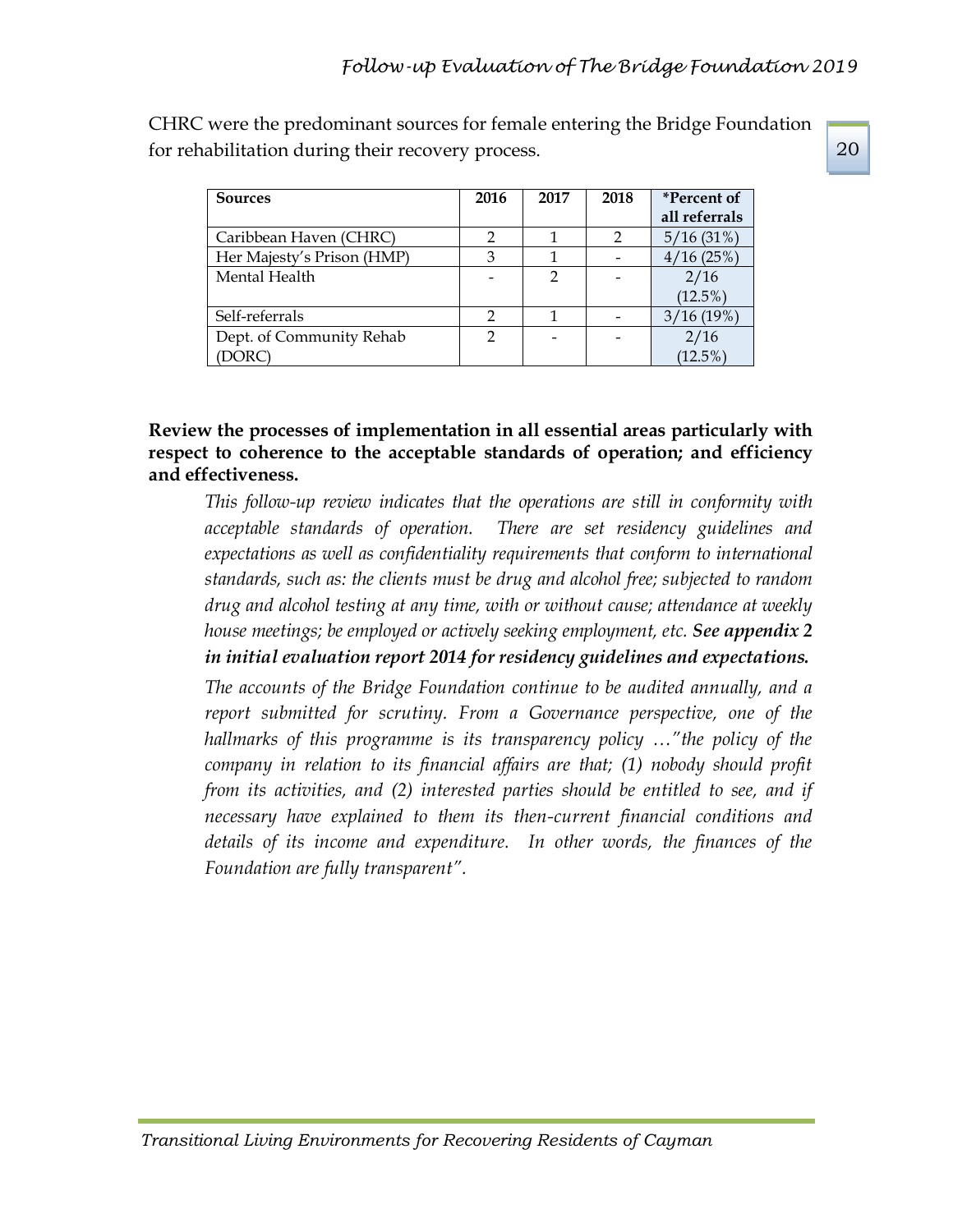### *Relevance*

- ❑ **In respect of the real need related to the strengthening of the capacity of The Bridge Foundation to respond to the drug treatment demand**
- ❑ **Degree of flexibility and adaptability of the agency programme to facilitate new developments and emerging priorities in the area of institutional strengthening in response to the changes in drug policy direction or activities**
- ❑ **Complementarities between The Agency mandate and other national initiatives in the continuum of care**

*The Bridge Foundation presently credits their service as being able to guarantee clients:*

- *Self supporting/self fulfilling environment including family support for reintegration*
- *Provides shelter/housing for clients as they transition (community re-integration) —"clean bed and sufficient food"*
- *Employment—on site (partnering with the Beacon Farm)*
- *Finances—food vouchers, sufficient 'seed money' to maintain a bank account*
- *A guarantee of post graduation contact—whether through opportunities to continue to participate in groups sessions or being mentors to programme inmates who have not yet graduated*
- *In partnership with Beacon Farms, the Bridge Foundation sober living operation is enhancing its residents' experience through a variety of entrepreneurial business activities. Beacon Farms provides a cost-effective rent and an environment for continued growth and commitment to sobriety.*

*Continuous dialogue and a good working relationship with the Partnering Agencies listed below are essential to the continued success of the Bridge Foundation mission. Not only is the client base derived from among these agencies but the client's welfare with respect to employment opportunities for example, can also be influenced by some of these agencies.*

- *Caribbean Haven*
- *Dept. of Children & Families*
- *Dept. of Counseling Services*
- *Dept. of Community Rehabilitation (Probation)*
- *Dept. of Employment Relations*
- *Dept. of Prisons (Conditional Release Board and the Fresh Start Programme)*
- *Drug Rehabilitation Court*
- *National Drug Council*
- *Beacon of Hope Foundation*
- *UCCI – chemistry department (for soil testing)*

*Presently the staff complement of the Bridge Foundation is made up entirely of*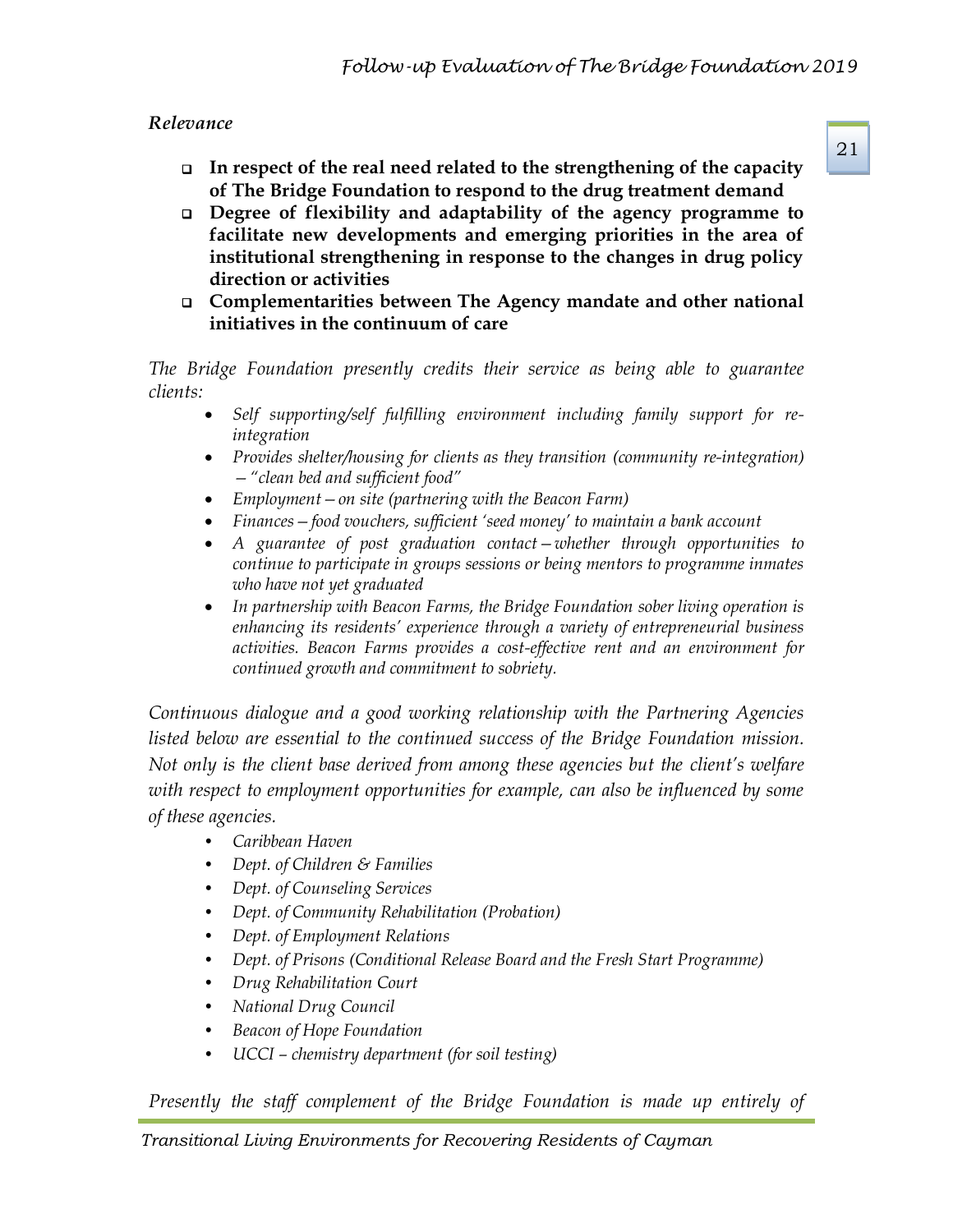*recovering addicts who are devoting their time to 'giving back' to society through the provision of this service to the addicted population. This model is common throughout the jurisdictions and can lend itself to be a successful approach.*

*A significant effort is made to integrated clients who have completed their placement at Bridge Foundation into the day-to-day administrative, supervisory or management functions of the Partners for Recovery Services (a coalition between the Bridge Foundation and the Beacon for Hope Foundation – trading as Beacon Farms). This initiative has seen many successfully transitioned clients being given employment with the Foundation in various capacities – farm supervisor, mechanic/heavy equipment operator, horticulture supervisor, senior administrative assistant and resident manager bookkeeper. Other positions at the farm presently are chief operations officer, agriculture processing manager and farm labour. All positions at the farm, apart from one individual, are active in the recovery program.*

#### *Following is a short case study of a success story for the recovery community.*

*With a college degree in Hospitality, Emma Powell (presently serving as, senior administrative assistant and resident manager bookkeeper as well as a Board member of Bridge Foundation) has extensive experience in working with a diverse workforce and a passion for helping people. Emma grew up in Grand Cayman, and is from the Breakers district originally, but has called West Bay home for several years. Growing up in Cayman, Emma became aware of the challenges of the country's less fortunate citizens, and this sparked her commitment to helping the less fortunate in her community. Emma has dedicated herself to service to others through her work at The Bridge Foundation and Beacon Farms and considers herself blessed and rewarded daily by the continued successes of those whom with she has worked. "The people I work with make it easy," she says. Emma is very proud to be part of The Bridge Foundation and Beacon Farms, working in her own unique way to help change the lives of others who have made the difficult decision to embrace sobriety. "There is nothing as rewarding as seeing a person successfully accomplish a desired change for a better life" she says.*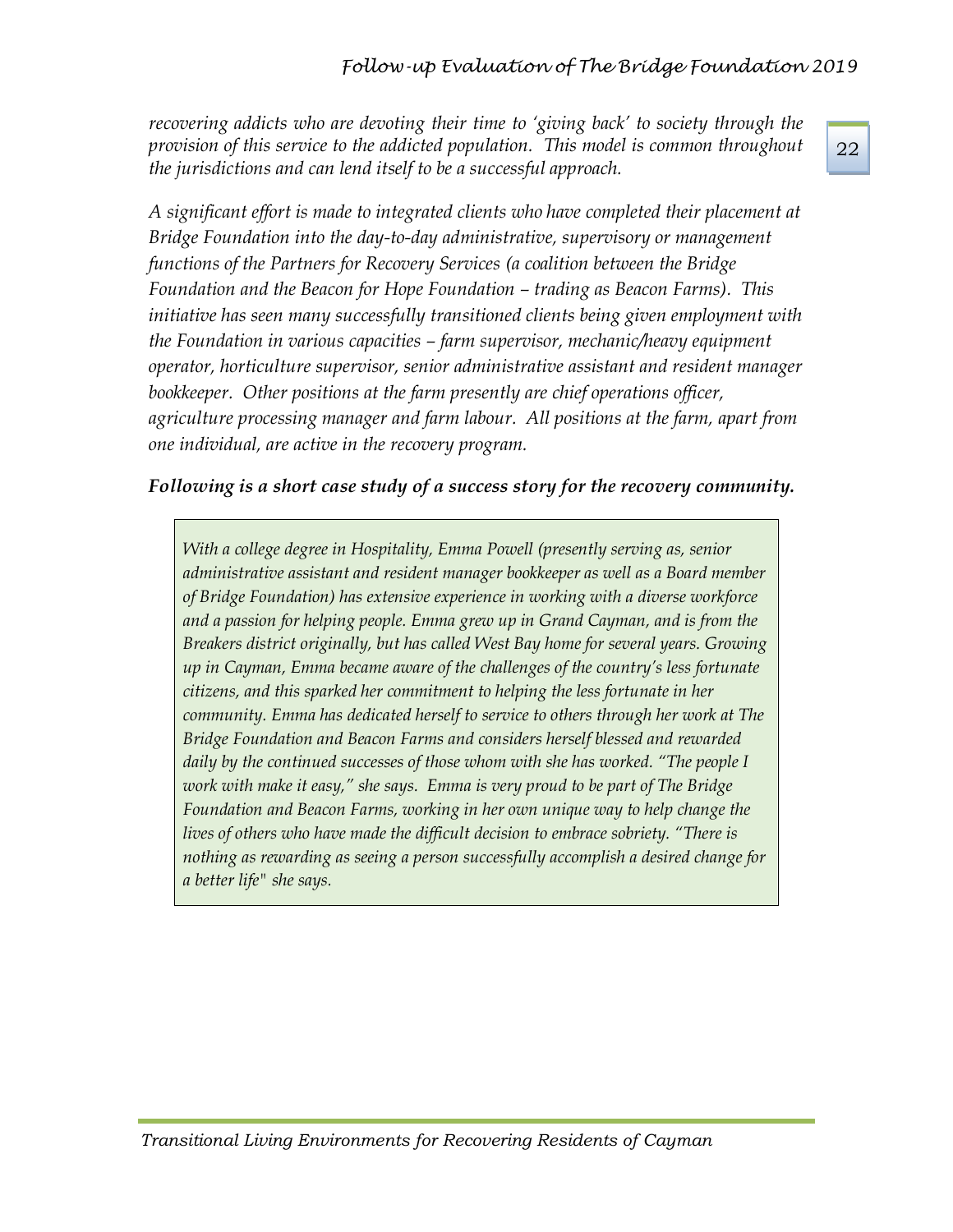

Caption: Emma Powell, Administrator Bridge Foundation

#### *My involvement throughout the recovery community. - Testimonial From Transitioned Client*

- *1. Caribbean Heaven. As a past client I maintain a good relationship with the institution, I do assessments on the women prior to entry of our Transitional home, I make donations, and support their community events.*
- *2. Drug Court, I maintain relations with lawyers of potential clients, the clients themselves, correctional services, counselling center. I support and attend graduation, taking the Swedish Interns along if one should occur while they are here. Occasionally one of our clients present or past is graduating. I love what they do for the community. Judges are amazing.*
- *3. Every other Sunday two males from the program along with myself, take a one hour N.A meeting into the prison at 7pm. Another group alternates with us. We have tried taking N.A into the female prison with little to no interest. We are trying to expand on this to include the Juvenile Center and find a way to create a greater interest at the female prison. Unfortunately, the N.A. recovery community is not that large when it comes to service volunteers. So those that do volunteer do become thinly spread.*
- *4. I sponsor women and I have a sponsor, and I am available to any fellow recovering substance abuser who reaches out for my help, and the addict that's still out there struggling as well.*
- *5. I attend several 12 step group meetings and have always been involved with service work.*
- *6. I work in the recovery community and my co-workers are my chosen family. We sometimes don't see eye to eye but always there when one of us needs the other. It is a unique work environment and has its challenges, but we help keep each other clean. We know we are only as strong as our weakest link, so we are always trying to strengthen each other, because which one of us has the right to judge who that weakest link may be.*
- *7. I volunteer with the NDC and will be doing workshops under their supervision with female*

*Transitional Living Environments for Recovering Residents of Cayman*

*students in the high schools soon.*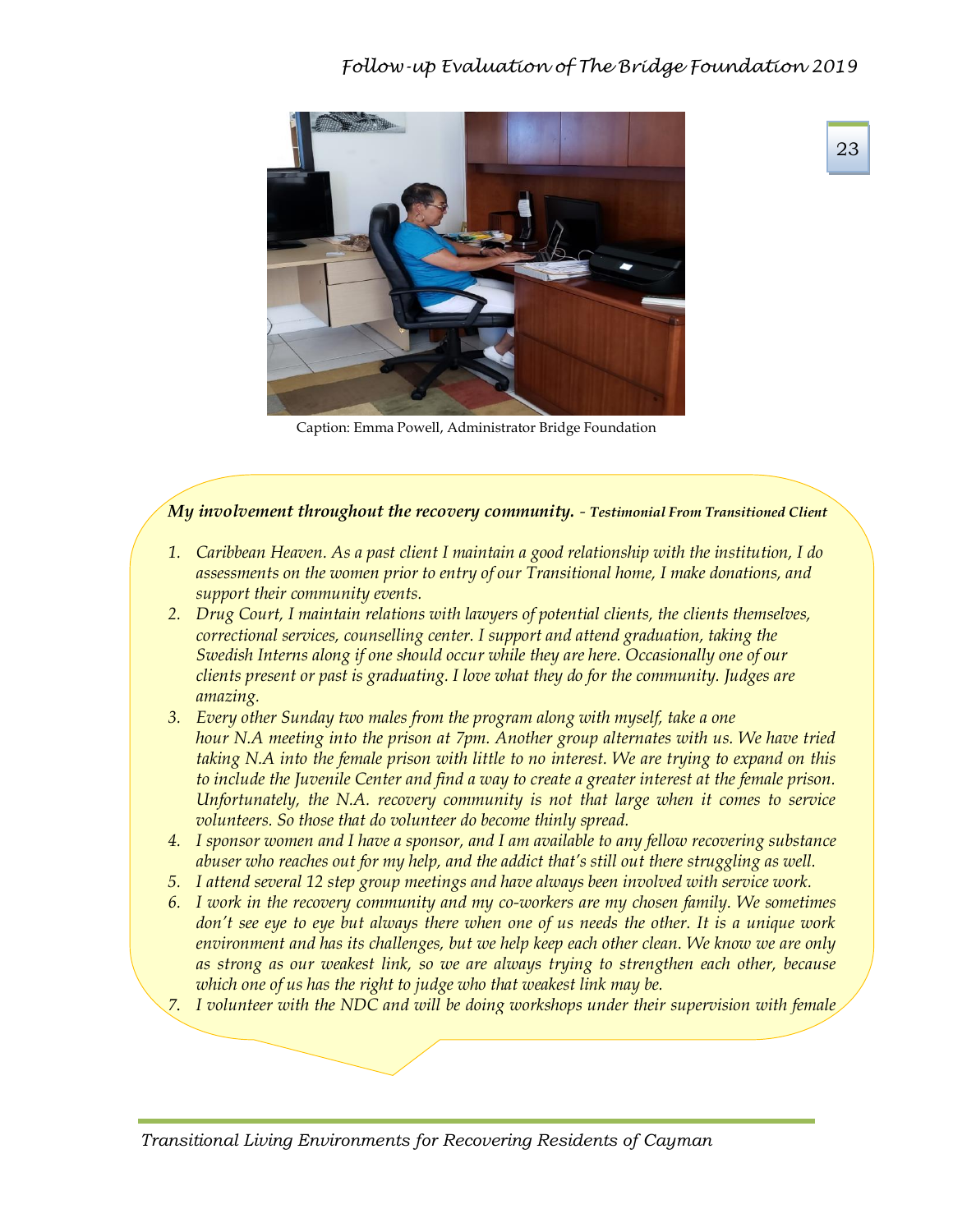# *Efficiency* 24

- ❑ **How has The Agency implemented activities with respect to the management, financial accounting, reporting and responding to problems and challenges encountered in relation to achieving its stated mandate;**
- ❑ **What has been the absorptive capacity for funds made available and what has been the value for money spent;**
- ❑ **What indicators, systems and practices are in place (and planned) to measure management performance and the outputs, outcomes and impact of The Agency**

*The Bridge Foundation continue to demonstrate good fiscal prudence with respect to implementing activities and managing the affairs of the Foundation utilizing the funding provided through the donor community and the government grant. The absorptive capacity for funds made available was very satisfactory. The management, financial accounting and reporting was also satisfactory.*

*Transitional Living Environments for Recovering Residents of Cayman*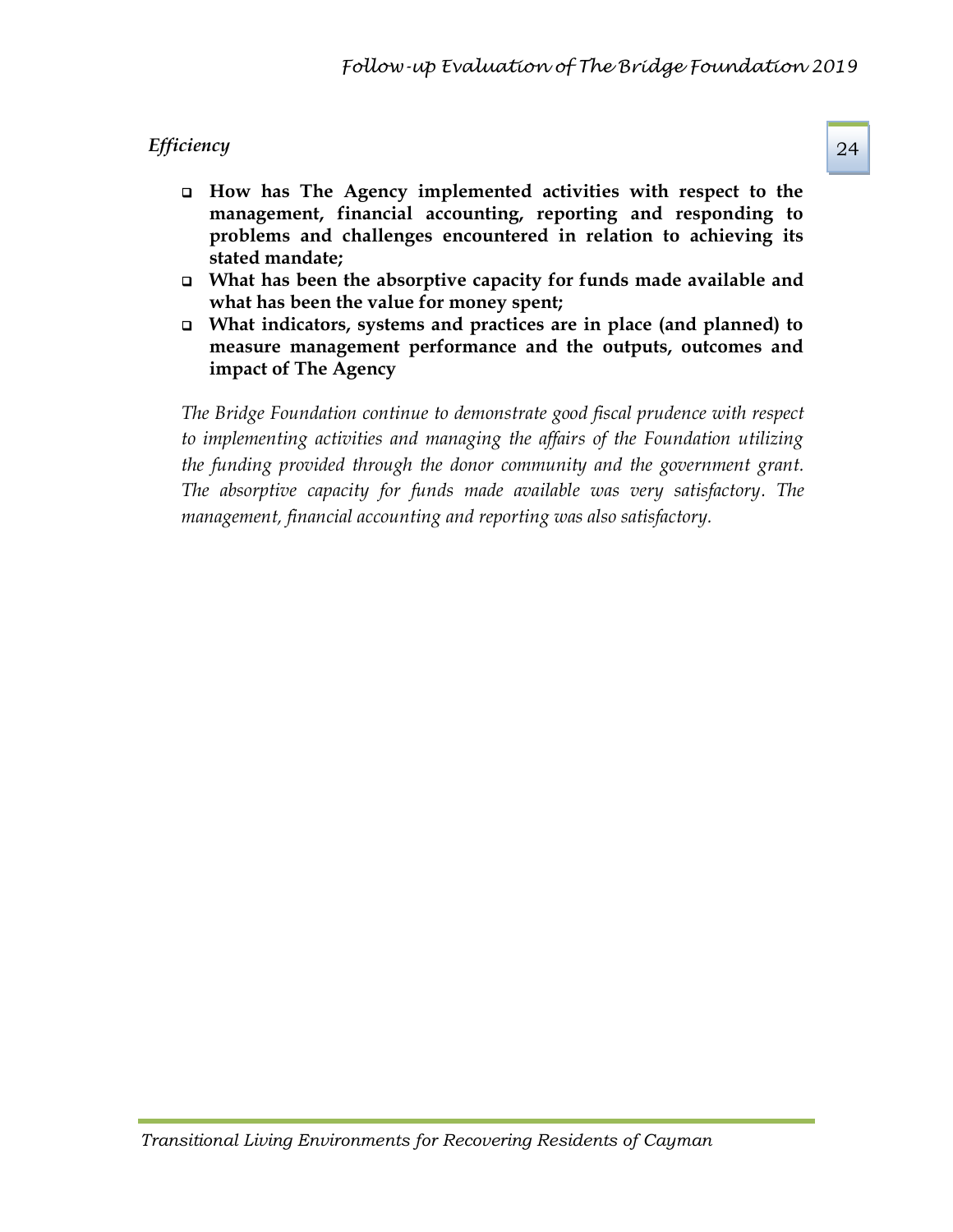#### *Effectiveness*

- ❑ **What direct results have been achieved by The Agency under each of the areas of output and regarding the support to other stakeholder agencies;**
- ❑ **What indirect benefits or unplanned results have been achieved as a result of the implementation of activities by The Agency;**
- ❑ **To what extent were problems and challenges encountered at the management and implementation levels responded to in a prompt and effective manner;**
- ❑ **Have the planned benefits been delivered and received from the standpoint of the beneficiaries and relevant stakeholders;**
- ❑ **Have the activities undertaken over time enhanced the capacity of individual clients (beneficiaries) to effect behaviour change in response to their drug abuse**

*Complementary to the findings indicated on page 18 of this report under the caption – "Assess the achievements derived from the Agency efforts to date within the framework of the strategy defined in the treatment continuum", the testimonials of past graduates and those presently in residents serves to highlight their expectations and benefits derived from participation in the Halfway House transitional living programme. In every instance the perception of the clients interviewed was that "they were being given a passport back into society....being treated as equal citizens".*

*Successful clients maintain contact with the Bridge Foundation where they provide support for holding groups and mentoring clients. The recovering community as a whole view these successes as important in providing hope to other addicted individuals who are struggling with maintaining abstinence and or re-offending. The opportunity to enroll in and participate in transitional housing either by self referral or by mandate is a tremendous plus for prospective clients given the high degree of social disconnectedness associated with drug abuse and criminal offending.*

*The following testimonials speak about client's expectations and feelings about what the transactional living programme means personally – Abstracted from satisfaction survey conducted among clients in the programme in March 2017.*



*Transferred Referred Residents for Recovering Residents of Cayman and Transferred Residents and Transferred Residents and Transferred Residents and Transferred Residents and Transferred Residents and Transferred Resident One person said that his perspective has changed since being enrolled in the programme. There was a time where he felt that he could have been treated unjustified feeling of entitlement. He understands that it is more about being grateful for this project – that he has free transport, that the programme lends itself to some amount of flexibility and there*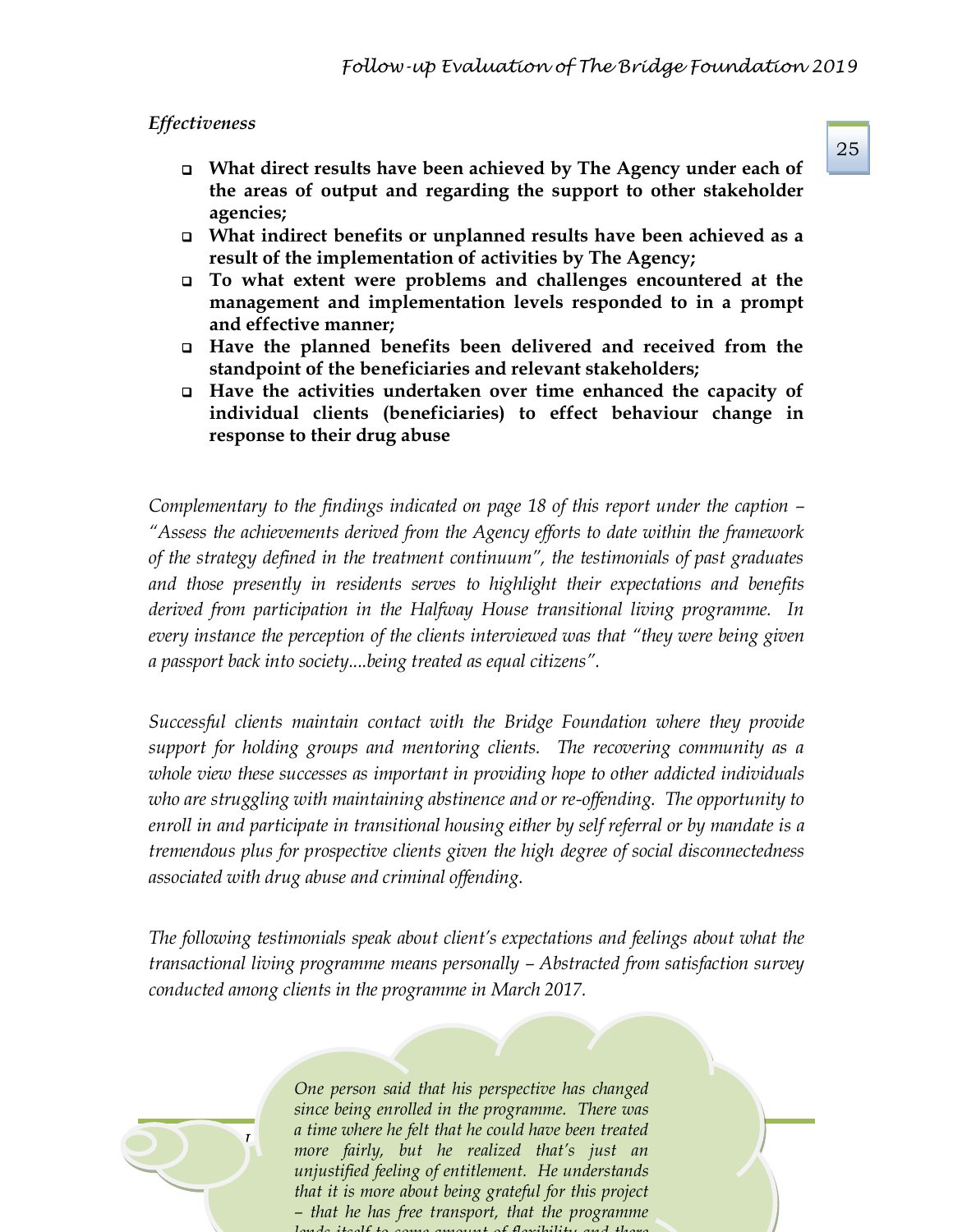# *Sustainability*

- ❑ To what extent is there support at the policy-making level for the objectives of The Agency to ensure that it remains a priority resource for treatment and rehabilitation;
- ❑ What organizational arrangements exist or are being devised to ensure that the implementation of relevant programmes will be sustained technically, financially and managerially;
- ❑ What is the present policy environment at The Agency that will enhance the achievement of long-term benefits;

*Some amounts of funding have been provided to the Bridge Foundation by government as well as significant amounts and community commitments from donors to support their activities. It stands within reason to expect that future commitment would be easier to justify and as such prospects for sustainability is more positive than negative.* 

*The NDC is a key stakeholder in the evaluation. These follow-up evaluation findings generally demonstrate support for the programme and indicates a reasonable degree of sustainability of the programme once government funding support continues. The programme can be generally seen as having additive value to the continuum of care in that this type of programme is identified as a key component of any recovery initiative among offenders and addicted individuals.*

*The literature supports this intervention and its success for the Cayman Islands can only continue and be enhanced if the Bridge Foundation continues to be recognized as a key participating agency in the continuum of care for the treatment and rehabilitation of addicts through its transitional living provision. It might even have value in other ways as well – for example, related to providing transitional living for mentally ill clients. This must be investigated as a future element that can be developed if persons with the correct competencies can be engaged to support this type of initiative.*

In an effort to enhance prospects of sustainability for the Bridge Foundation, and in the context of other organizational arrangements that are being devised to ensure that the implementation of relevant programmes will be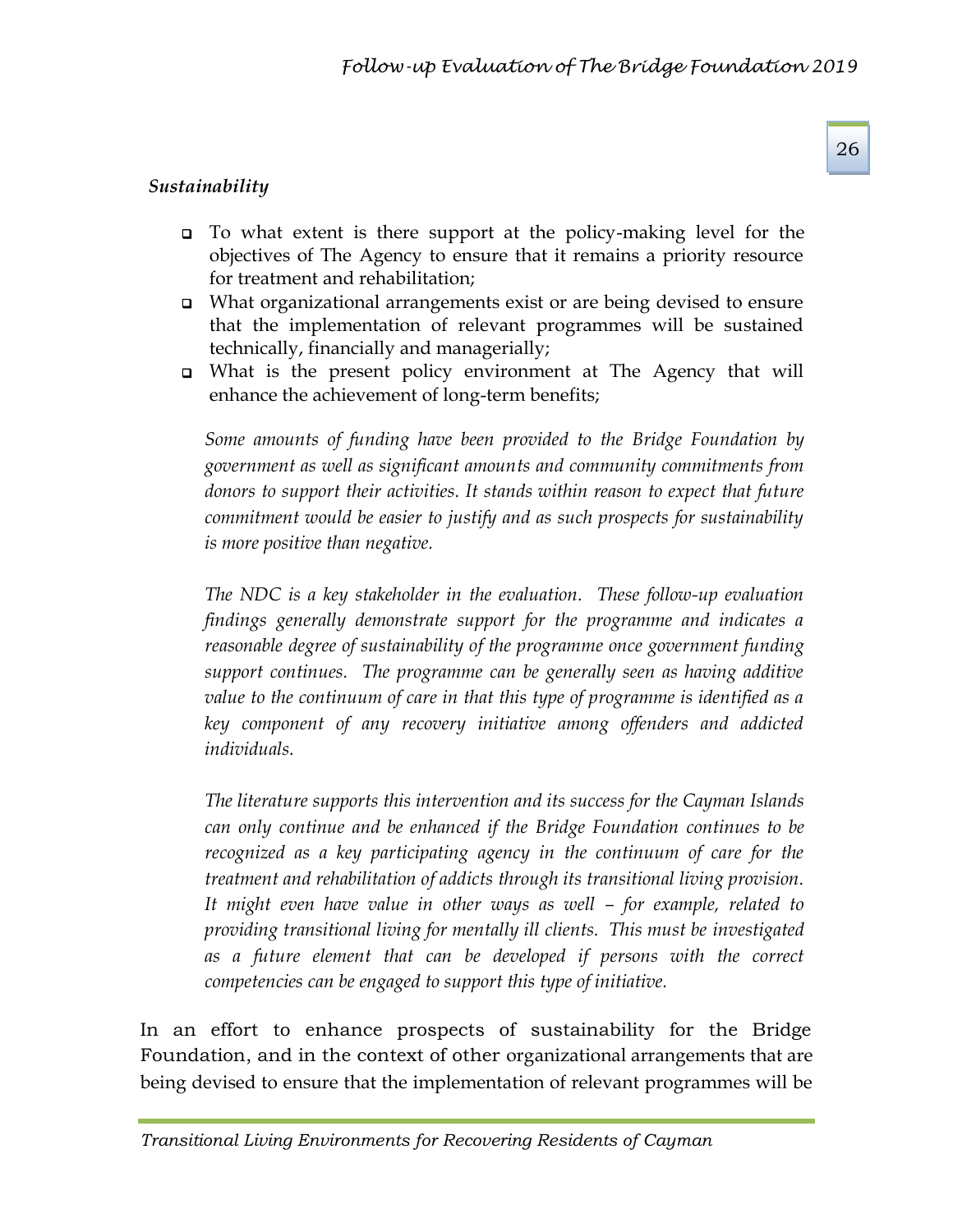sustained technically, financially and managerially, the Bridge Foundation has solidified a partnership arrangement with the Beacon of Hope Foundation as described following.

#### 27

# **Partners in Recovery Services –**

Since 2017, efforts are being made to 'wed' the activities of the Beacon Farms (Beacon of Hope Cayman Foundation Limited) and those of the Bridge Foundation into a Partner in Recovery Services. *"The Beacon seeks to pursue a strong partnership with the Bridge Foundation. The cooperative engagement of the two organizations through calculated press and public relations will raise awareness to our common mission. Our alliance at the Director level will be like none other in Cayman, focused on the rehabilitation of addicts. Joining together also brings greater relief to the financial insecurity of both organizations"* – comments from Beacon of Hope Cayman Foundation Limited Proposal, 2017.

Beacon Farms is located on Frank Sound Road in Northside. An active agricultural production facility, it is part of the Beacon of Hope Foundation Cayman, a local non-profit dedicated to supportive sober housing and farm based educational and employment opportunities.

It offers a supervised, supportive sober living and working environment that seek to enhance and improve the quality of life for its residents as they enhance their knowledge and skill sets through a variety of agriculturally focused educational and vocational opportunities. Beacon Farms provide cost effective housing, employment and a safe environment in which to practice positive life skills and recovery knowledge combined with agricultural skills.

The unique recovery programs and employment opportunities provided by Beacon Farms are focused on recovery-based learning and life skills development. Literacy and computer skills programs are available, as are vocational opportunities in heavy equipment maintenance and repair, crop production, and coconut oil processing.

Beacon Farms is deeply committed to growing and enhancing the quality of life through planting "Seeds of Change" to enhance physical, spiritual and emotional health.

*Transitional Living Environments for Recovering Residents of Cayman*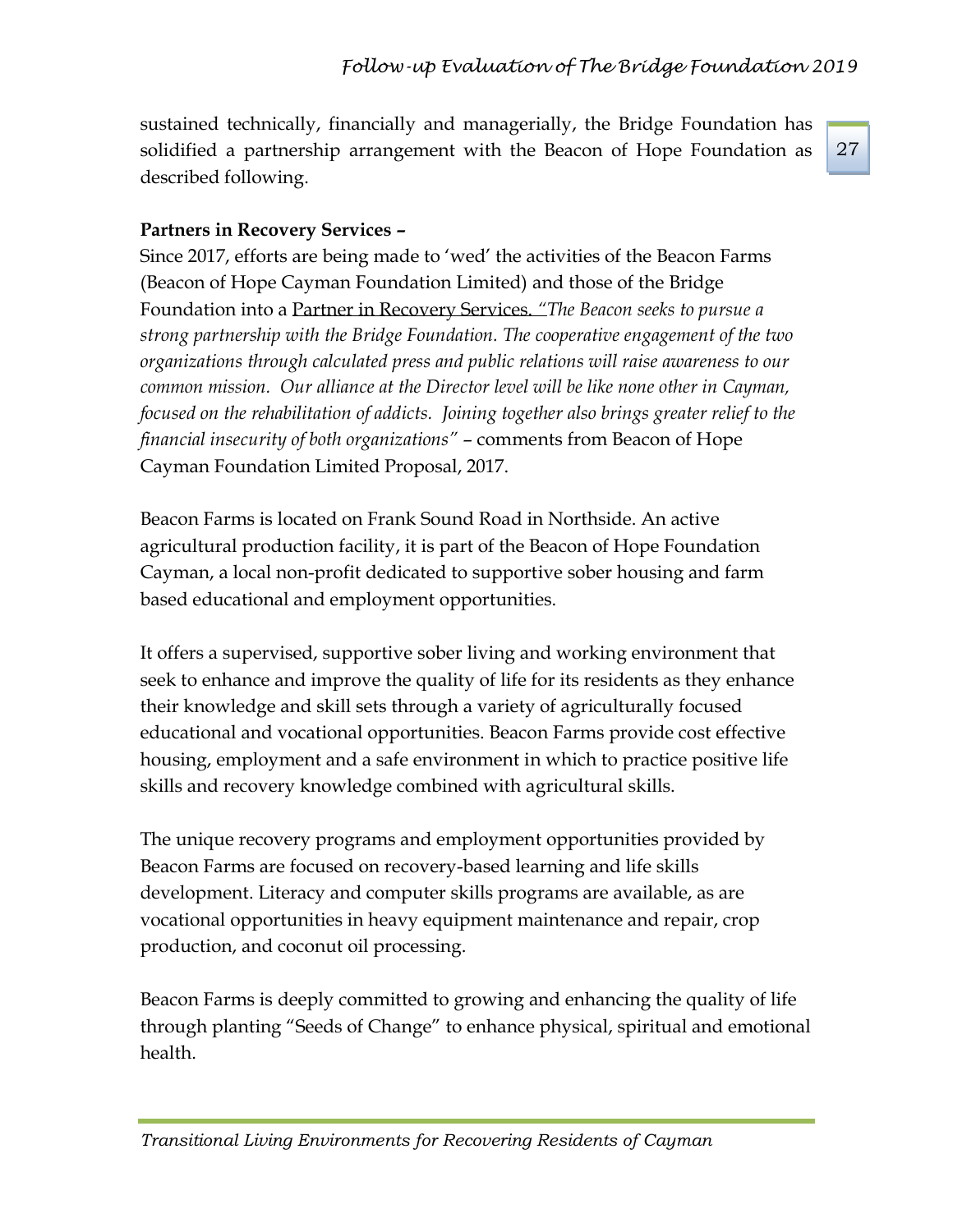# **Philosophy of the Beacon of Hope Foundation**

- Provides employment for the recovering clients of the Bridge Foundation
- Part of the wider sustainable recovery maintenance efforts for the continuum of care
- Activities seek to engender career paths for the clients (agriculture, vehicle maintenance, small business development and technical expertise (soil testing, composting, etc.)
- Provides low cost housing solution of clients (Bridge Foundation clients benefit from this initiative)
- Financial proceeds from farming activities are used to support the special needs of other 'helping agencies' on the island. For example, 100% of the financial proceeds from tobacco growing and cigar production is donated to support recovery efforts on the island.
- Farm produce are used to supplement food supplies for the recovering clients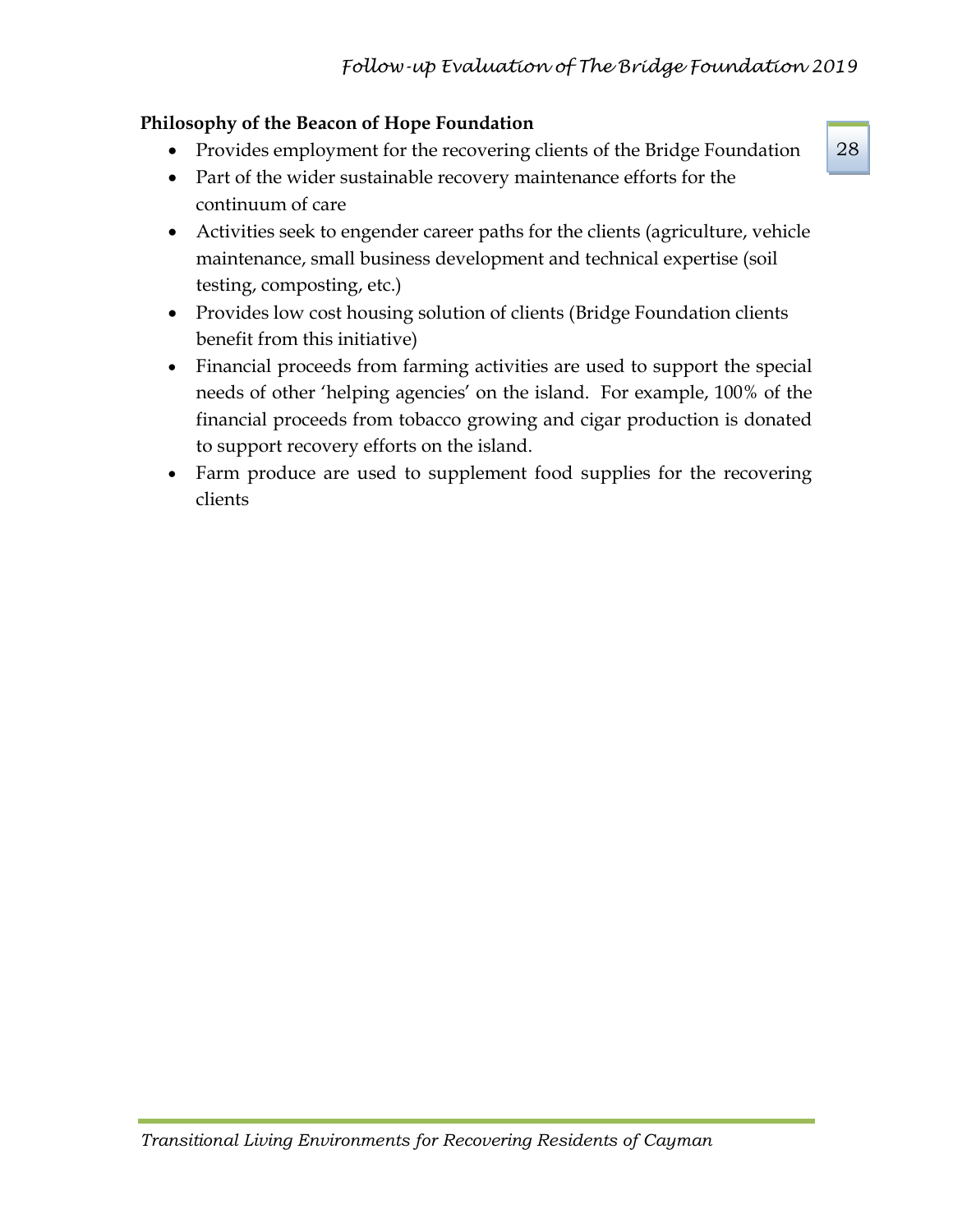# **Section 5: Conclusions, Suggested Recommendations**

#### **General Comments**

- 1. Fragmentation still exists with respect to services offered in the continuum of care and the placement of clients. The Bridge Foundation have been "self-seeking" with respect to a) getting clients and b) getting finance to support its programme. After more than five years of successful operation and notwithstanding the fact that it is a non-governmental charity, it can be viewed and must be recognized as a key component of the continuum of care. Efforts must be made to establish the Bridge Foundation, despite its non-governmental status, as an institution within the continuum of care. It has provided sterling service to the prisons and the treatment and rehabilitation community alike. Sustainability of a successful service delivery service in the context of transitional living on the island depends almost wholly on the efforts of the Bridge Foundation. It is my assessment and determination that the Bridge Foundation services must be supported whole-heartedly and used effectively to improve/guarantee outcomes within the continuum of care.
- 2. This follow-up evaluation provides a unique opportunity for a comparative analysis of the operation of transitional living support within the continuum of care on the island and it is my conclusion that there is a great and urgent need for standardization of this practice but more importantly defining which agency does what. This is a good time for a stakeholder analysis of the two key agencies providing this service to look for overlap in roles and propose measures to strengthen weaknesses that only serve to diminish the potential of agencies to serve their clients in the most appropriate way for efficacy (value and worth).
- 3. I would strongly suggest that the findings of this evaluation be used as a means by government to determine the context of Service Level Agreement (SLA) with agencies needing funding for Halfway Houses or other client-centered services. This would provide information as to the level of expected results for efficiency, effectiveness, and sustainability. It will also provide guidance on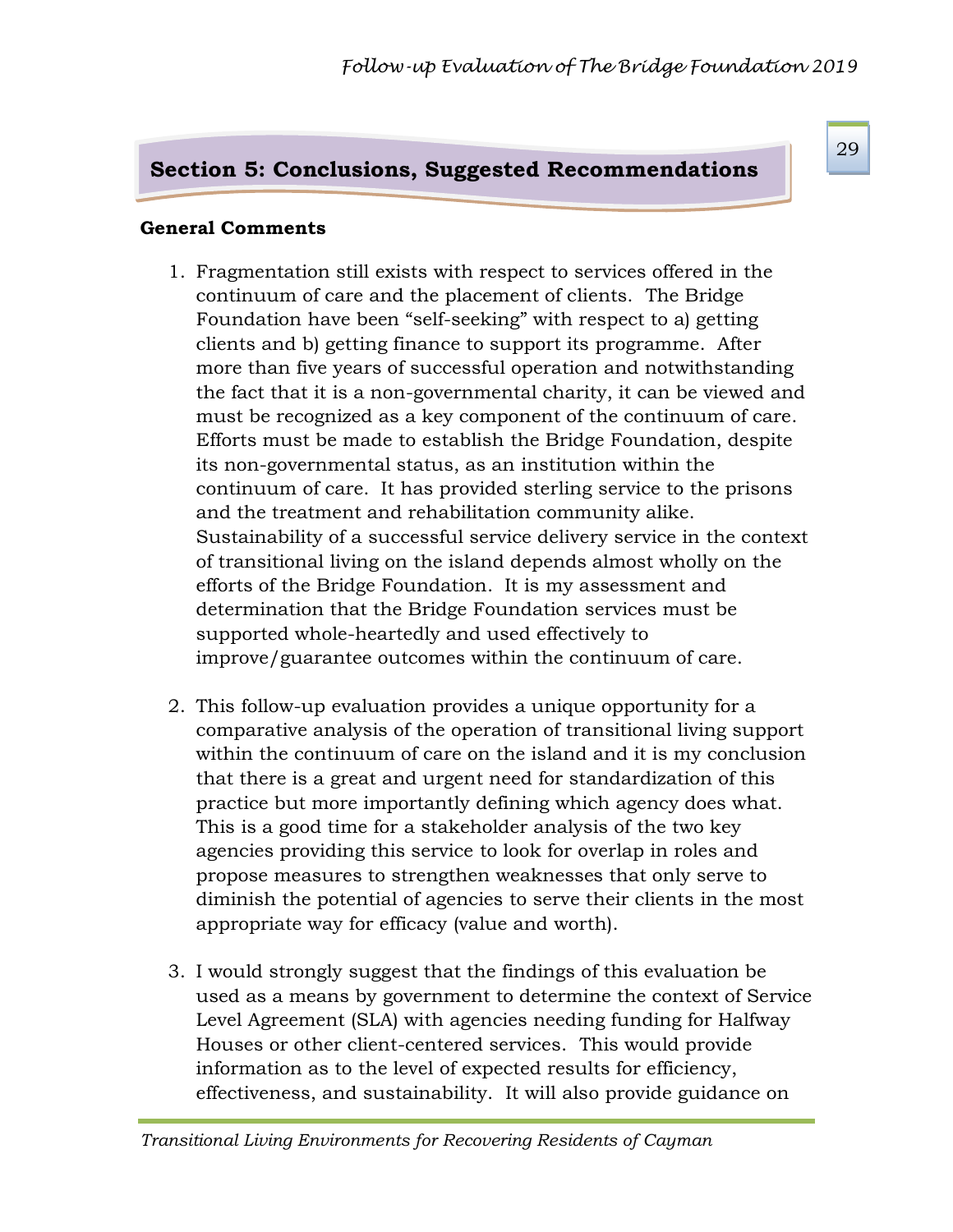minimum standards to adhere to. A template for a simple SLA is provided in appendix 1.

- 4. Agencies must be subjected to ongoing monitoring and formalized evaluation. This provides for a culture of oversight and accountability.
- 5. These questions were asked in the last evaluation *What would be the minimum standards that an agency would have to adhere to in keeping with regional or international standard operating procedures and practices? Are these already articulated by the responsible agency and available for the present and prospective agency or agencies; and what would be the key performance standards?* It is important to note that there now exist a comprehensive set of minimum standards tailored for the Cayman Islands that provides sufficient guidance for successful day-to day operations of transitional living facility that can be adopted across the island by any interested or prospective agency.
- 6. As with any evaluation or follow-up, several questions come to mind that were not a part of those agreed to in the Terms of Reference. Since these process evaluations are targeted at agencies that depends on collaboration and on partnering agencies, it is incumbent on the evaluator to raise the questions that have come about as this evaluation was carried out. The following are the questions that need to be addressed: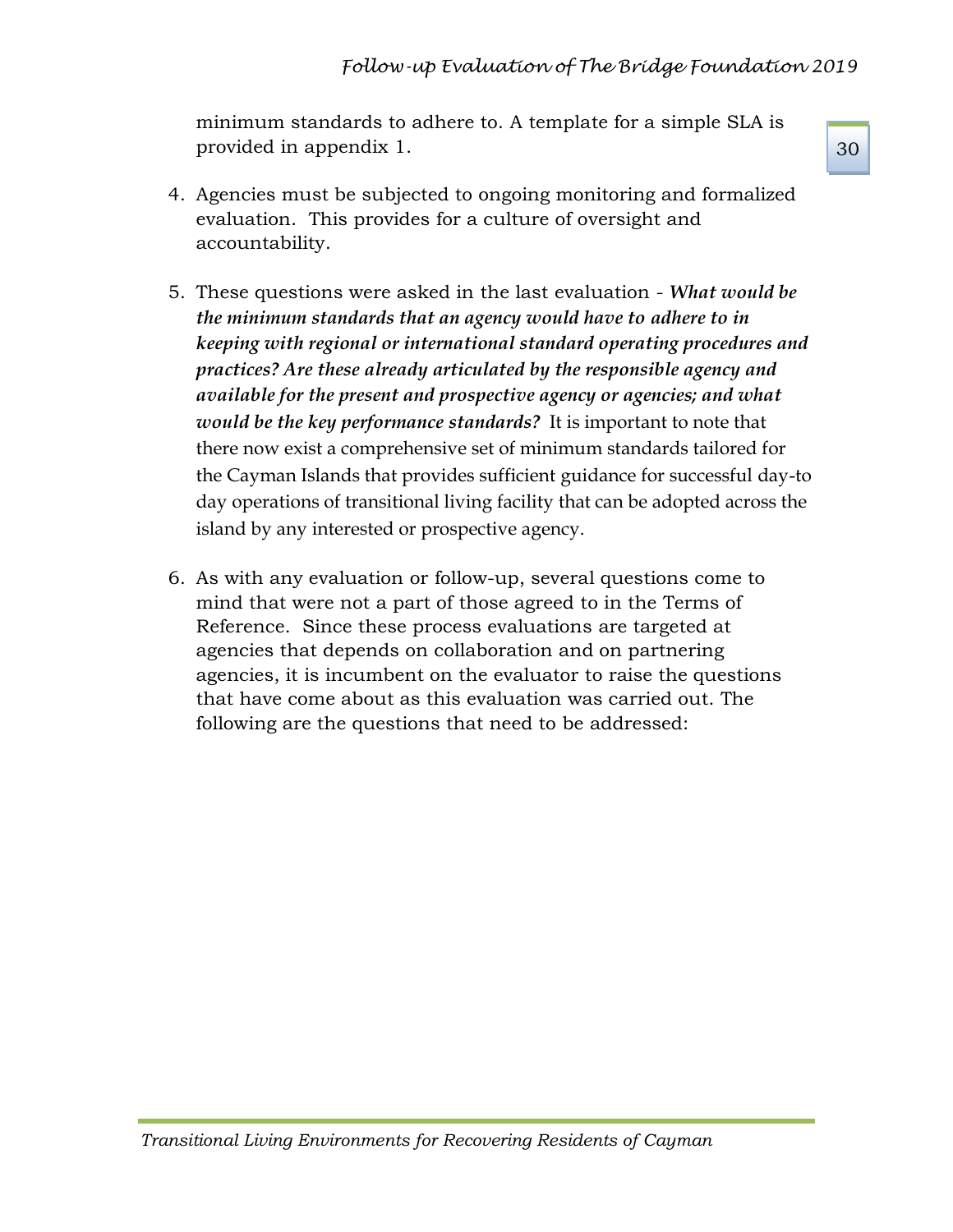

*Is there a need for two independently operating halfway houses on the island? If yes, then, how can the services be rationalized to provide better/more consistent service to the population to be served? If no, then can the services of be managed operationally by the agency with the best chance of getting successful outcomes?*

*Which monitoring agency should have the overall oversight responsibility for the transitional housing services? What is the true need for transitional living – who determines that need? Would it make good sense to have a system of referral for utilization of services of the transitional houses – meaning that one single agency on the island determined the availability of clients and there is only one door to the service? Even a self-referred client must go through that one door (a referral office/agency). So, the real question is, "Is there a referral service that supports the placement of persons at halfway houses"?*

*What are the present barriers to offering this service within the continuum of care (is it funding, human capacity)?*

*To what extent will the Agency (BF) activities influenced broad policy decisions and programmes in reducing the impact of drug abuse on the island?*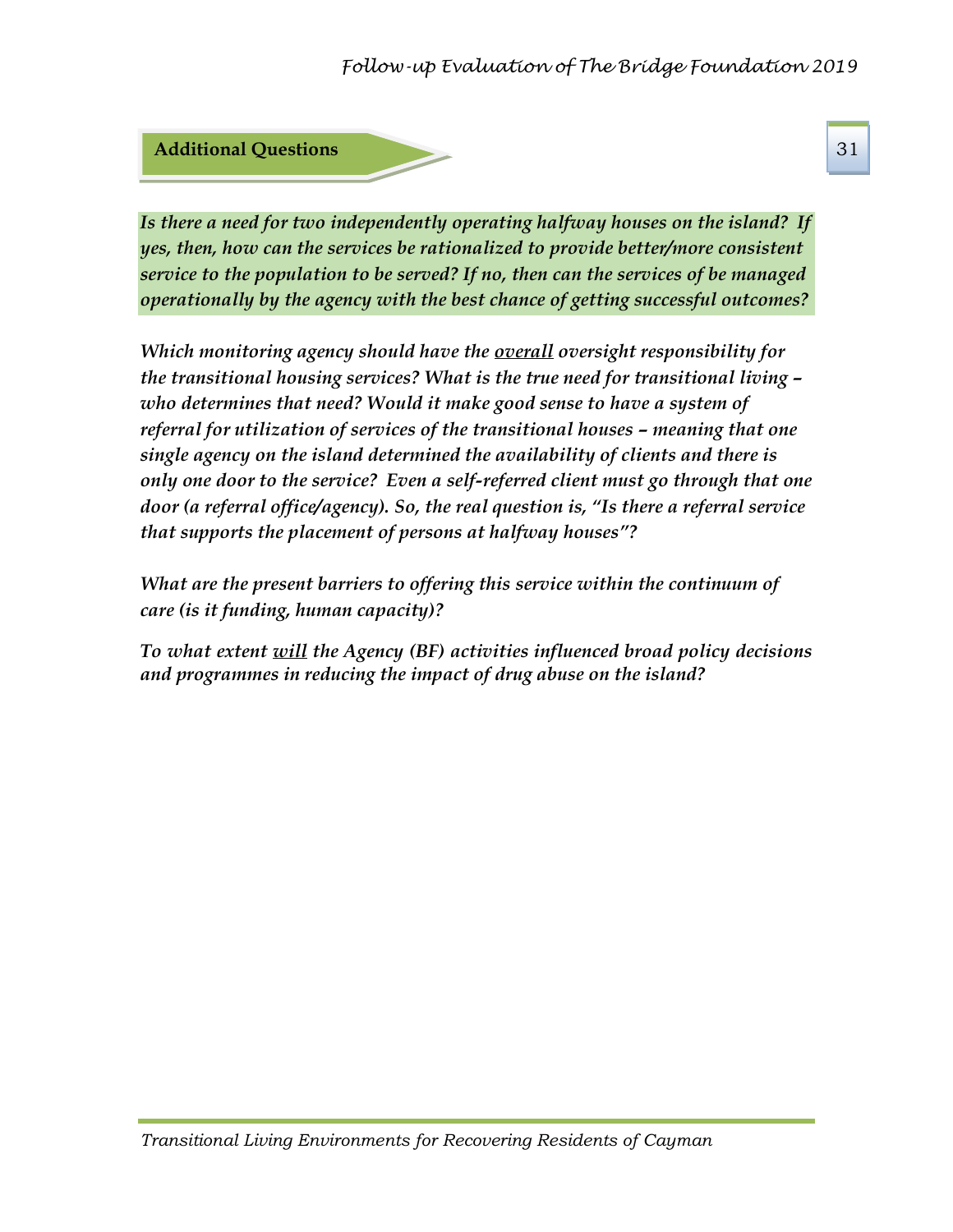#### **Conclusion**

*This is a follow-up evaluation of the Bridge Foundation that was conducted*  based on review of previous evaluation findings as well as present *implementation capacity of its programme in achieving what it has stated to be its objectives (based on the Mission, Vision, business/ strategic plan, etc.). It can be concluded from the evaluation findings that the Bridge Foundation continue to be successful in its efforts at providing transitional living. It has achieved an acceptable level of success within the population it serves. Individuals have remained clean for extended periods of time and can speak to their now successful re-integration into mainstream society (having a bank account, full or part-time employment and national identification and considers themselves as "equal citizens"). The programme management is working hard at making the programme successful and has a keen interest in progressively moving into offering more opportunities to potential clients given that funding becomes available to sustain those efforts.* 

#### **Suggested Recommendation**

Recommendations coming out of this follow-up evaluation are contained in the suggestions following.

1. For prospective clients, in need of transitional living accommodation, to obtain the best chance of a successful placement and transition, significant stakeholder analysis is needed to identify the agency best suited to provide operational oversight of such facilities. It is my suggestion that all transitional living facilities be place under one day-to-day management structure. This would serve to bring about standardization of operation, reposition responsibilities and resources to where they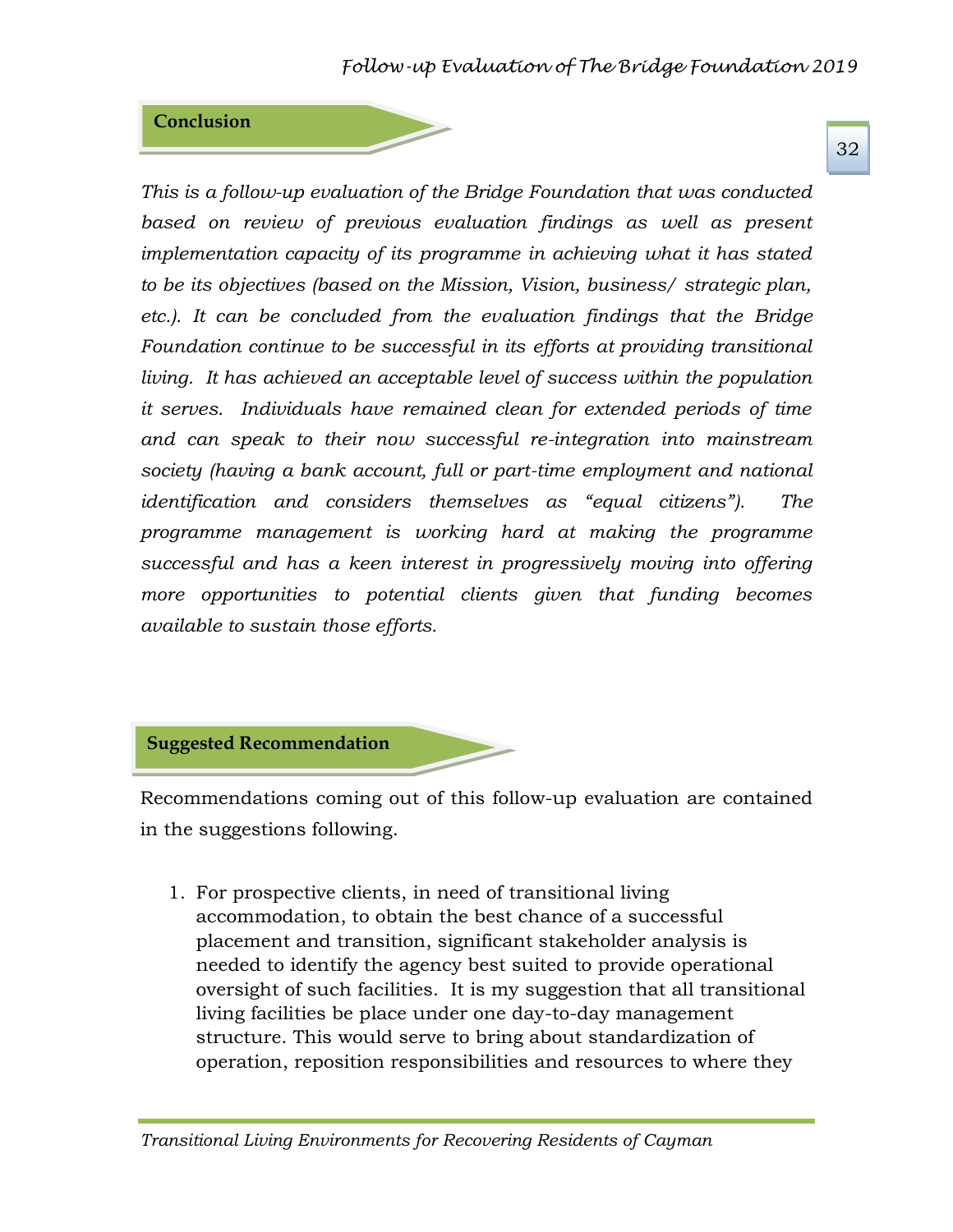are more likely to provide better outcomes and overall impact for the population to be served.

- 2. Financial support should be tied to a Memorandum of Understanding (MOU) and Service Level Agreement (SLA) with the NDC or some other responsible agency (RA).
- 3. Have the RA provide oversight to the programme implementation through the RA's own capacity or through agency capacity identified by the RA.
- 4. Develop reporting criteria to facilitate monitoring of the SLA
- 5. Programme must be subjected to annual performance evaluation— (Is the programme successfully meeting its objectives? Is it value for money? Is there justification for repeat budgetary funding?)
- 6. Bridge Foundation must be the **principal** transitional housing facilitator supporting the need for 'safe' housing created when clients are transitioning from the Caribbean Haven treatment programme and need somewhere to live for a sufficient period to allow for re-integration to society. This can also be translated into an offering of transitional living through a referral system to all clients determined to need safe housing.
- 7. Data on utilization patterns must be sent to the NDC on a yearly basis to inform the National Drug Information Network (a reporting format must be developed to facilitate this).
- 8. Encourage advocacy for the BF programme as an essential part of the treatment continuum.
- 9. Sustainability and success of the BF programme can be significantly improved if the Foundation is provided with consistent government funding, enough for day-to-day operations. This should be indicative of their importance and placement as the primary agency for transitional housing on island.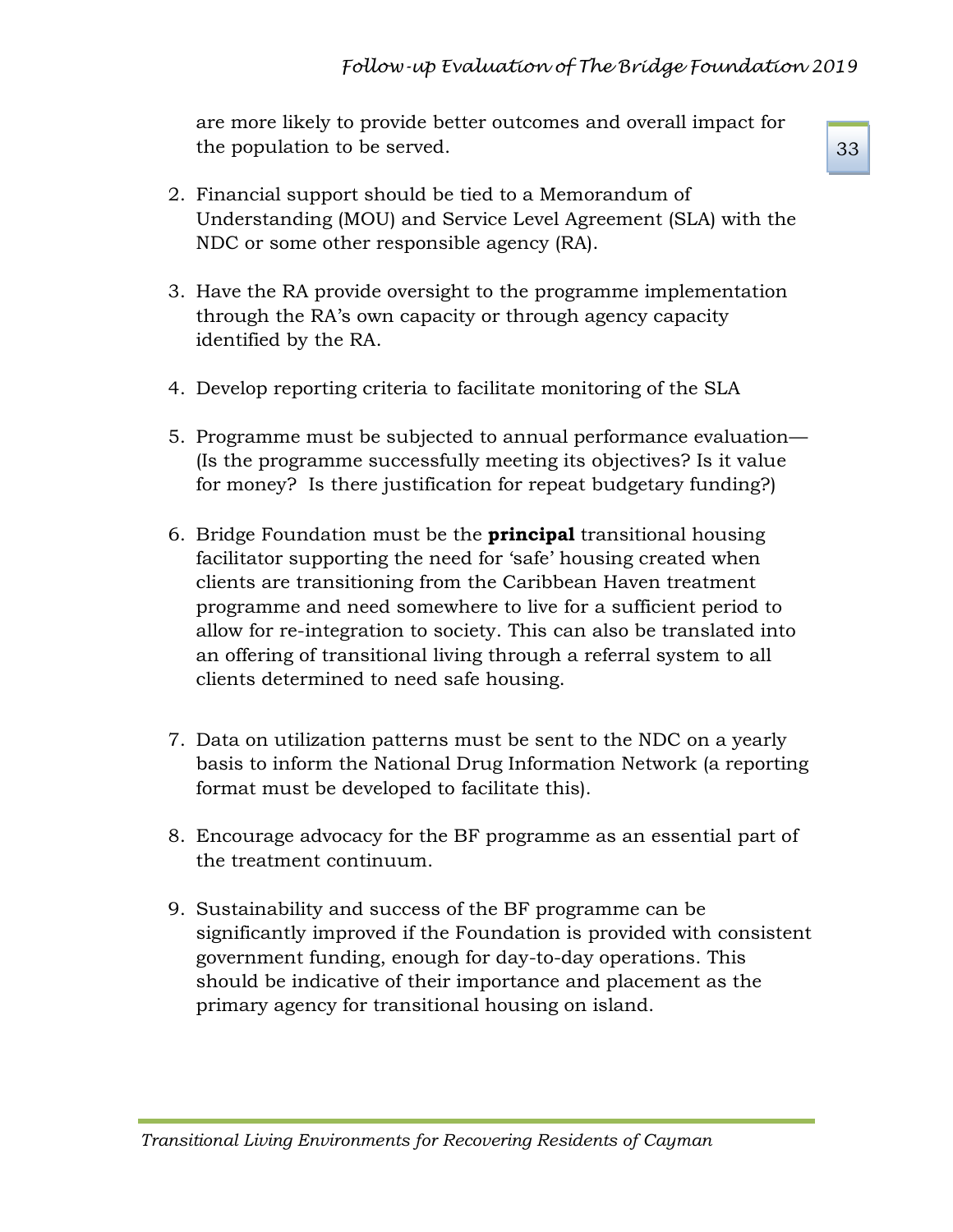# **Appendices**

### **Appendix 1**

# **Funding and Service Agreements Halfway House**

#### **Service Definition**

## **Introduction**

Halfway Houses provide community rehabilitation service for discharged addicted clients, after a period of residential treatment to facilitate re-integration into the community; or for released inmates after a period of incarceration (with minimum drug and alcohol treatment intervention) to facilitate re-integration into the community.

## **Purpose and Objectives**

The overall objective of halfway houses for discharged clients/offenders is to provide a transitional period of residential care to facilitate residents to achieve an optimal level of functioning for the purpose of community re-integration by:

- establishing a reasonably stable pattern of life, alleviating the effects of institutionalization and developing their capacity to cope with daily living; and
- providing a supportive environment conducive to personal development and independence

#### **Nature of Service**

The services provided by Halfway Houses include:

- a) accommodation
- b) provision of food and meals
- c) developing understanding of and ability to cope with addiction
- d) development and training of life skills such as:
	- i. self-care skills
	- ii. social and communication skills
	- iii. community living skills
	- iv. work habits
	- v. domestic skills
	- vi. group living skills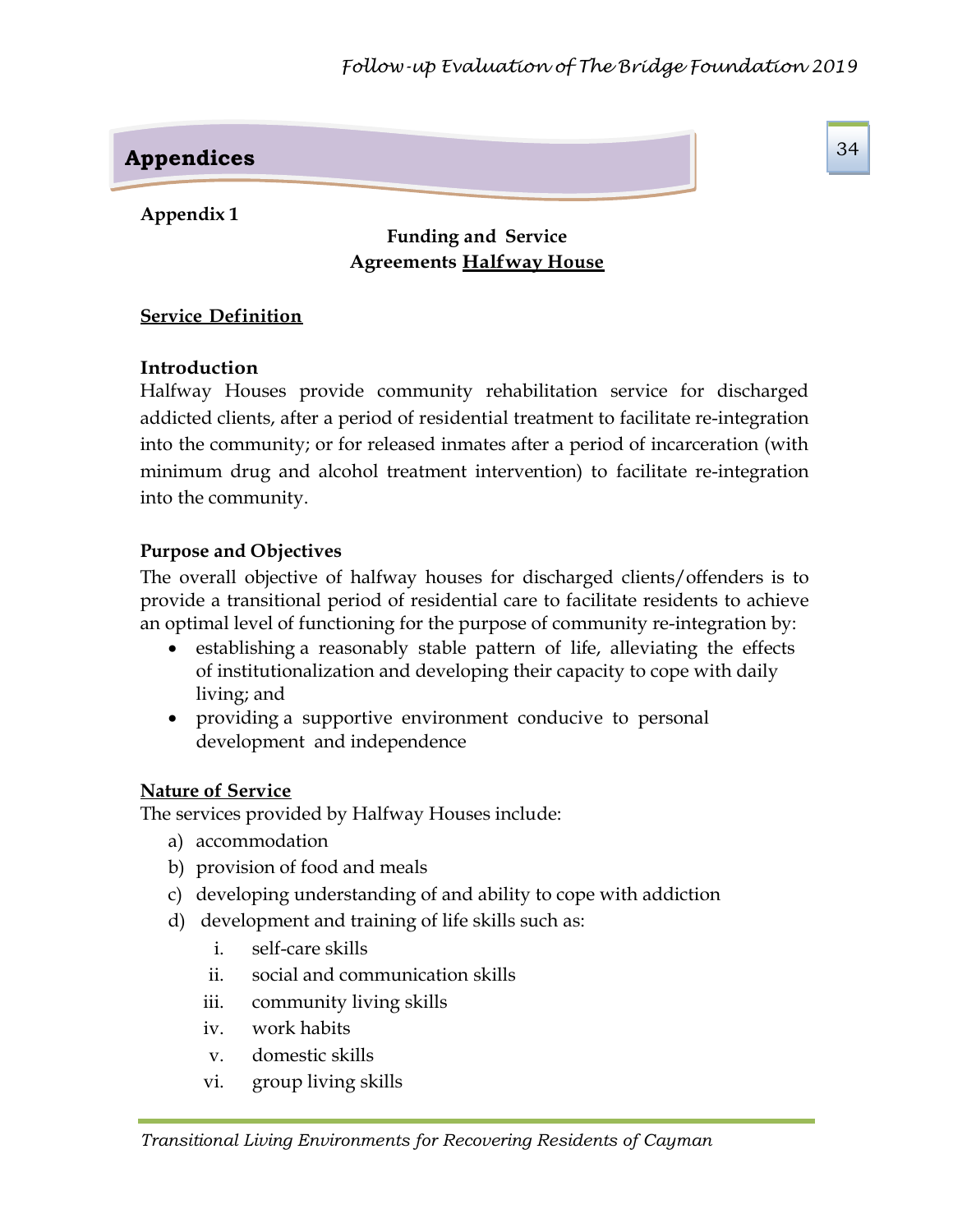- vii. positive use of leisure time
- e) facilitation of the re-alignment of relationship with family members
- f) preparation for discharge from the halfway house (identification, bank accounts, ATM cards, etc)

# **Target Group**

- Discharged recovering addicts who need a period of transitional residential care in the community.
- Discharged inmates on probation/parole

**Eligibility Criteria** (these can be determined according to the continuum needs)

- Be Caymanian, a Caymanian Status holder, or a permanent resident.
- Have undergone treatment for alcohol and/or drug addiction.
- Be participating in an aftercare counselling program.
- Have a sincere desire to pursue a clean and sober lifestyle.
- Be committed to abide by the Residency Guidelines and Expectations.
- Have a written reference from one or more of the Partnering Agencies.
- Be screened and interviewed by The Bridge Foundation Admissions Board for final approval prior to entry.
- Etc

# **Performance Standards**

The service operator will meet the following performance standards:

| Output         |                                                                    |                     |
|----------------|--------------------------------------------------------------------|---------------------|
| Standard       | Output indicator                                                   | <b>Agreed Level</b> |
| 1              | Average enrollment rate within one year                            | $xx\%$              |
| $\overline{2}$ | Percentage of residents successfully<br>discharged within one year | $XX\%$              |
| 3              | Average length of residency before transition                      | Xx days             |
| 4              |                                                                    |                     |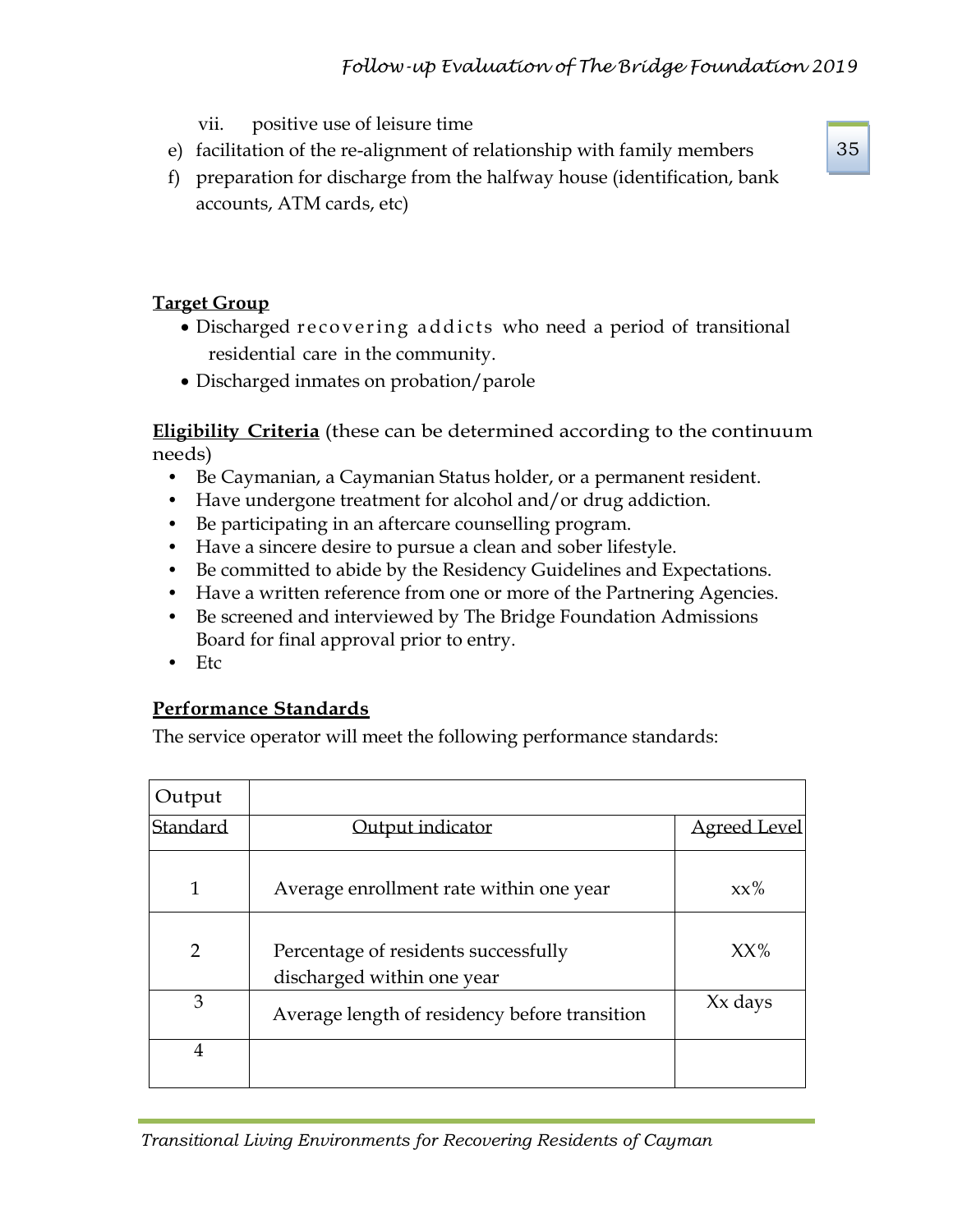#### **Essential Service Requirements**

Staff on shift duty to provide 24 hours service per day

- Provision of sufficient and varied food appropriate to the age and health condition of the residents
- Staffing requirement includes registered social worker (for Purpose-built Half-way House, staffing should include registered social worker with recognised degree in social work)
- Xxxxxxxx
- $\bullet$  xxxxxxxxxxxxx

#### **Quality**

Service operators will meet the requirements of the Service Quality **Standards** 

(SQSs) for example,

| The service unit has an up-to-date handbook, information leaflet<br>or brochure describing its purpose, objectives, target group,<br>approach to service delivery and service entry and leaving<br>mechanisms |  |
|---------------------------------------------------------------------------------------------------------------------------------------------------------------------------------------------------------------|--|
| Where appropriate, the service unit should circulate its service<br>description to potential service users, staff, and relevant local<br>services or community groups.                                        |  |
| The service unit has a mechanism to review and update its<br>policies and procedures                                                                                                                          |  |
| Accurate and current records of service operations and activities<br>of the service unit are maintained                                                                                                       |  |
| Accurate and current statistical reports are produced for<br>reporting                                                                                                                                        |  |
| Periodical statistics and reports on the service unit's performance<br>are accessible to the public                                                                                                           |  |
| Job description and duty statements form part of the information<br>accessible to all staff, service users and other interested parties                                                                       |  |
| The roles, responsibilities and membership of the Management<br>Committee and/or the Board or other decision-making bodies are<br>clearly defined and documented                                              |  |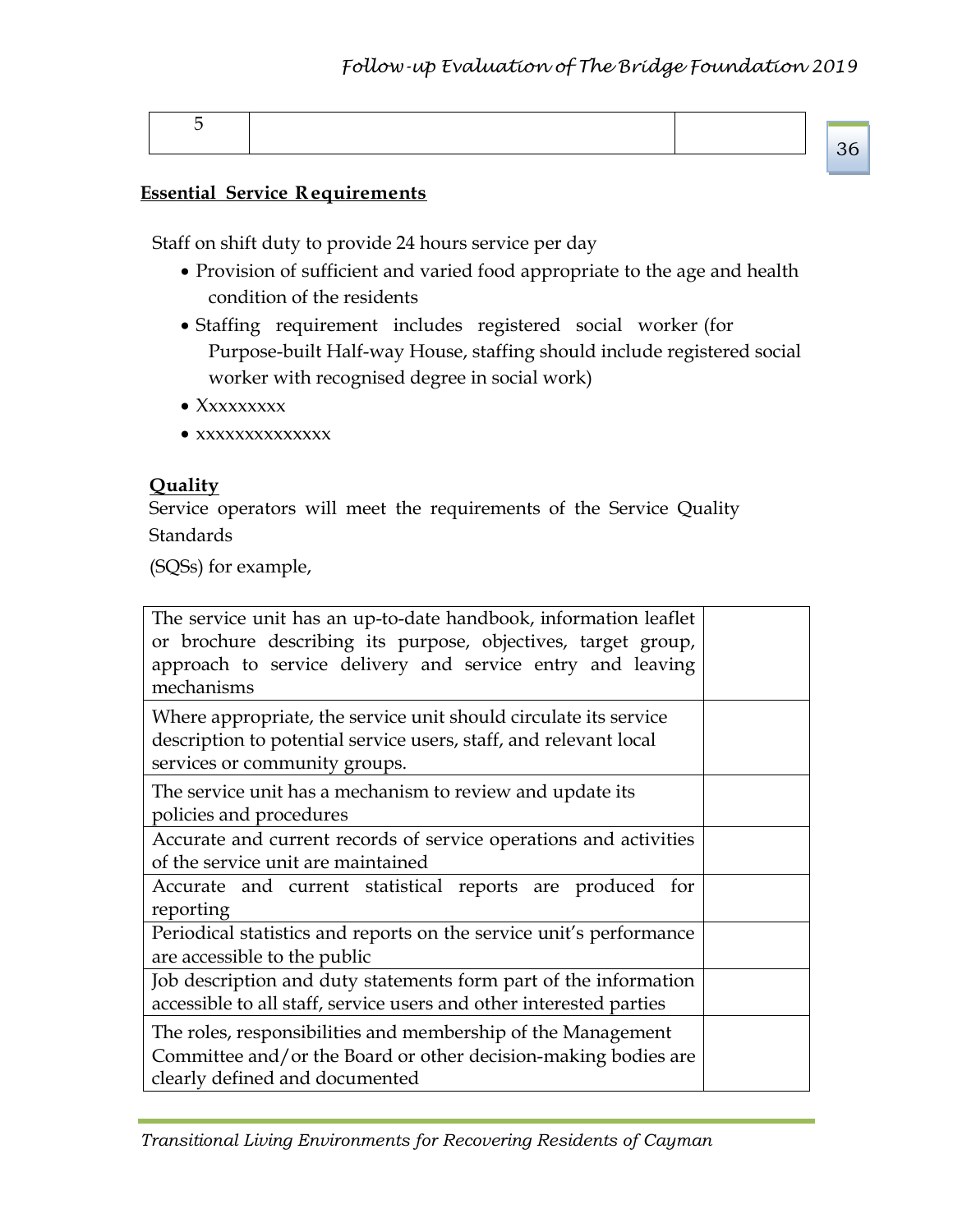# **Obligations of the Responsible Agency (RA) - Ministry/ NDC/or which ever** 37 **agency is given the responsibility for oversight of the Halfway House Service Operators)**

The RA will undertake the duties set out in the General Obligations of RA to service operators. In addition, the RA will meet the following service-specific standards of performance. The actual performance of the department in relation to these obligations is expected to affect the ability of the service operator to meet its required standard of performance.

1) To provide an appropriate referral from the Partnering Agencies Referral System within 28 days (or some other time frame) of written notification of vacancy, provided that a referral with updated and complete information is in hand. Should a referral not be in hand, RA will negotiate with the service operator as appropriate.

# **Basis of Subvention/Grant**

The basis of subvention is set out in the offer and notification letters issued by the RA to the agency. The service provider is required to comply with the rules on the use of the social welfare subventions in accordance with the letters in force issued by the RA on subvention/grant policies and procedures.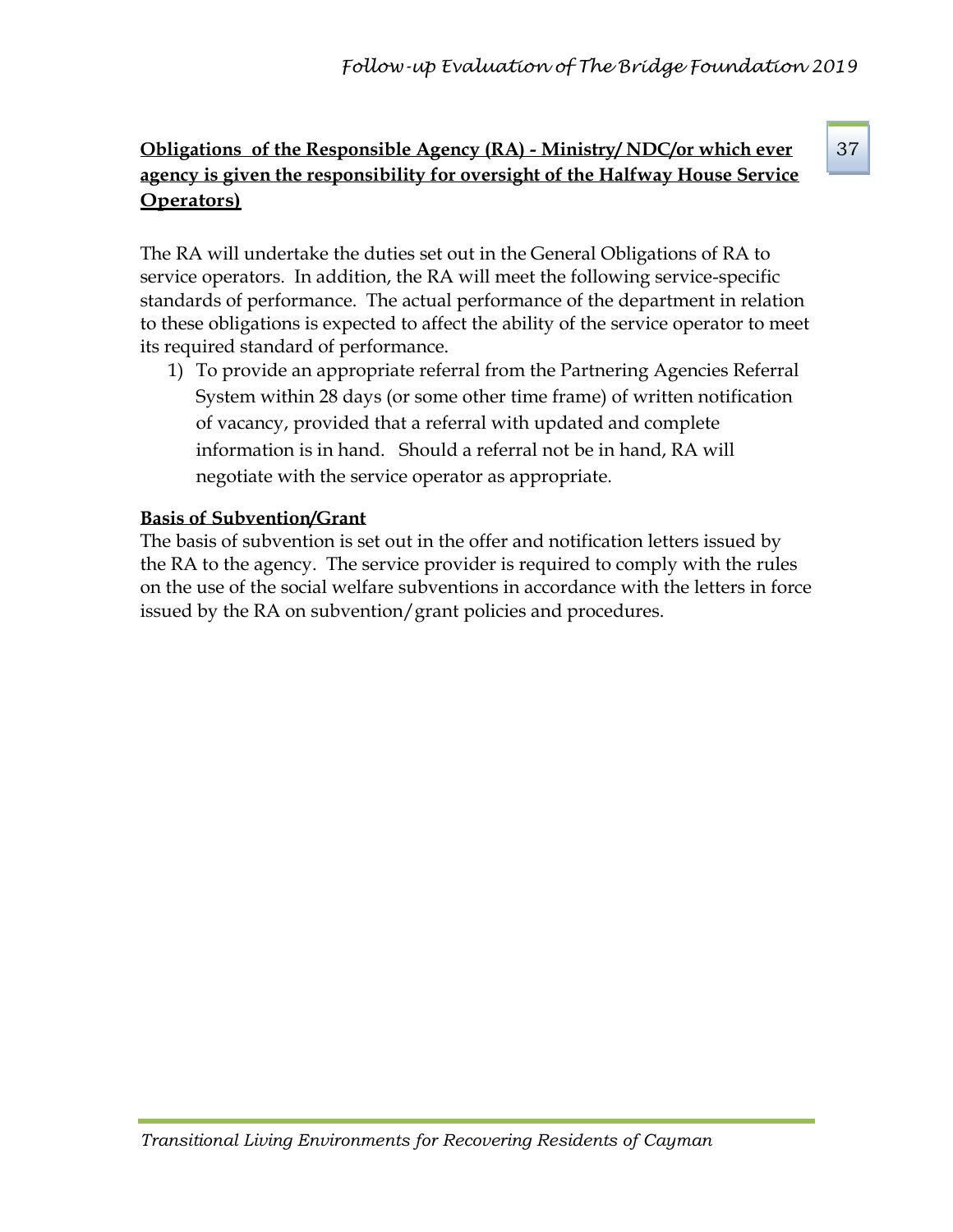# **Executive Summary Follow-up Evaluation of the Bridge Foundation 2019**

A comprehensive evaluation of the Bridge Foundation was conducted and reported on in 2014. In this report, all aspects of the Bridge Foundation's operation (policies and procedures/standards) and management structure were detailed. The report concluded with the findings at the time of review as well as detailed suggested recommendation for what can be improved to meet regional and internationally accepted standards.

Evaluation plays a key role as a source of evidence on the achievement of planned outcome and impact (results), as well as on project, programme and institutional performance, thus supporting programme improvement and accountability. In addition, evaluation acts as an agent of change that contributes to building knowledge and organizational learning. The value of an evaluation, however, is heavily dependent on the use that is ultimately made of its recommendations.

# *The main activities to be pursued during this follow-up evaluation/review are as follows:*

- *i. Review of the implementation achievements based on the recommendations of the 2014 evaluation report.*
- *ii. Based on all relevant background documents, technical and financial progress reports and other reports relating to The Agency operations:*
	- *a. review the achievements of activities under each output,*
	- *b. analyse to what extent the overall outputs in the specific areas have been met;*
- iii. Assess the present relevance of the agency's original concept of services as well *as its contribution to the achievement of treatment and rehabilitation mandates; (i.e. assess whether the assumptions in the original conceptualization of the agencies' mandates are still relevant;*
- *iv. Review the processes of implementation in all essential areas particularly with respect to coherence to the acceptable standards of operation; and efficiency and effectiveness;*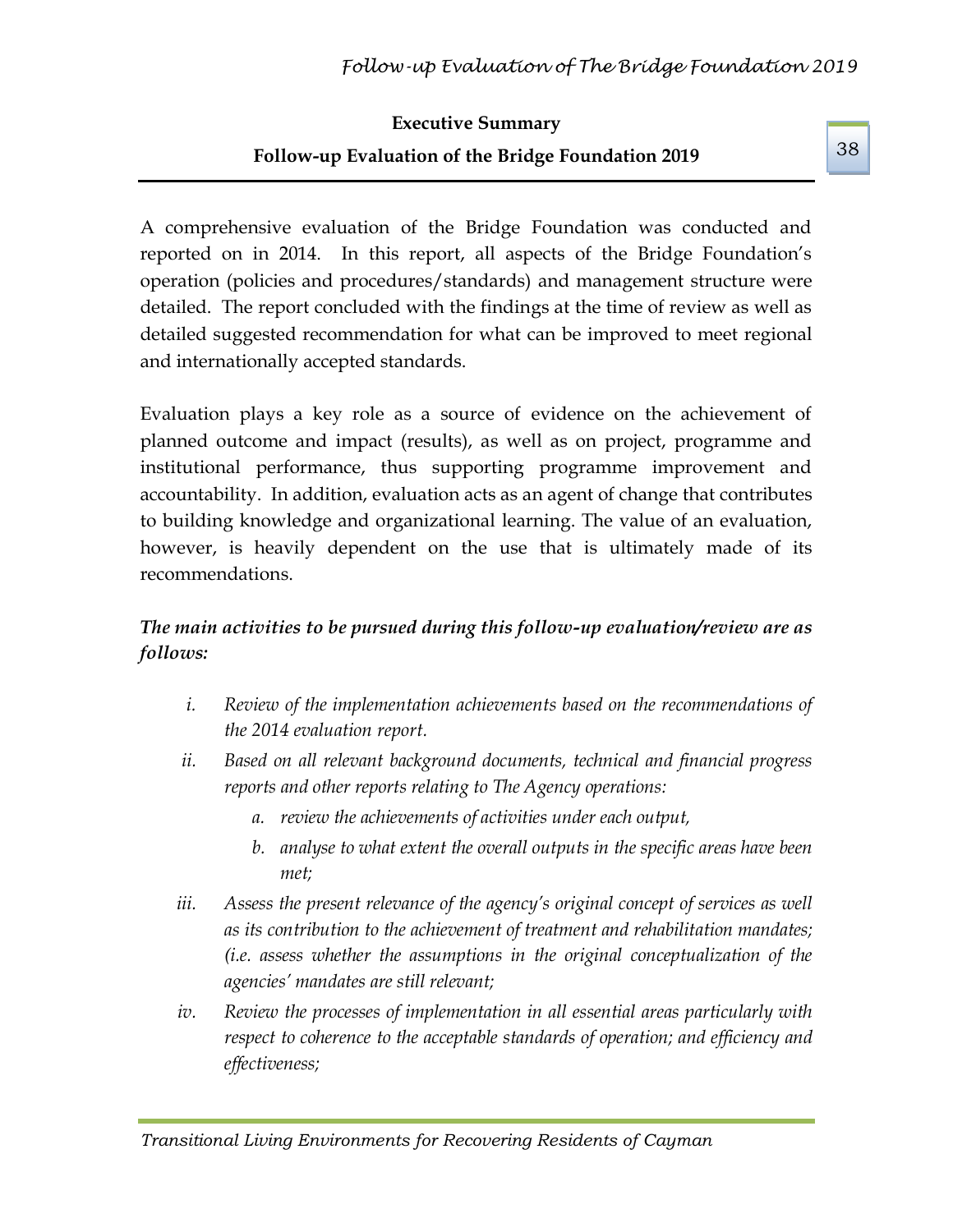- *v. Assess the achievements derived from the Agency efforts to date within the framework of the strategy defined in the treatment continuum;*
- *vi. Assess the degree of effectiveness and efficiency of the various management structures, delivery structures, and coordination structures in achieving outcomes. It would be important to analyse the management capabilities in the programme implementation phases in relation to individuals.*
- *vii. Undertake an analysis of the Strengths, Weaknesses, Opportunities and Threats (SWOT) and the sustainability of the essential components of The Agency;*
- *viii. Provide recommendations on any adjustments to the direction, management and operation of the agency that may be required to ensure the full achievement of objectives and outputs*

# **Summary Findings**

- **1.** Of the ten (10) recommendations from the 2014 Evaluation Report, two have not *yet been implemented, three (3) have agreement in principle with the necessary agencies for implementation while five (5) or 50% have been fully implemented.*
- *2. There is no disputing that the Bridge Foundation Halfway House Programme is importantly positioned within the island's continuum of care and presently does and will continue to play a key role in providing a safe transitional living environment to support the clients that are in need of Halfway House accommodation. The literature supports this specific type of initiative as an essential ingredient in the re-integration process.*
- *3. The service has documentation to support that it has continued offering this type of modality to clients in need of its service and has been doing it with a notable degree of success.*
- *4. This follow-up review indicates that the operations are still in conformity with acceptable standards of operation*.
- *5. The accounts of the Bridge Foundation continue to be audited annually, and a report submitted for scrutiny. The Bridge Foundation continue to demonstrate good fiscal prudence with respect to implementing activities and managing the affairs of the Foundation utilizing the funding provided through the donor community and the government grant. The absorptive capacity for funds made available was very satisfactory. The management, financial accounting and reporting was also satisfactory.*
- *6. A significant effort is made to integrated clients who have completed their placement at Bridge Foundation into the day-to-day administrative, supervisory or management functions of the Partners for Recovery Services (a coalition*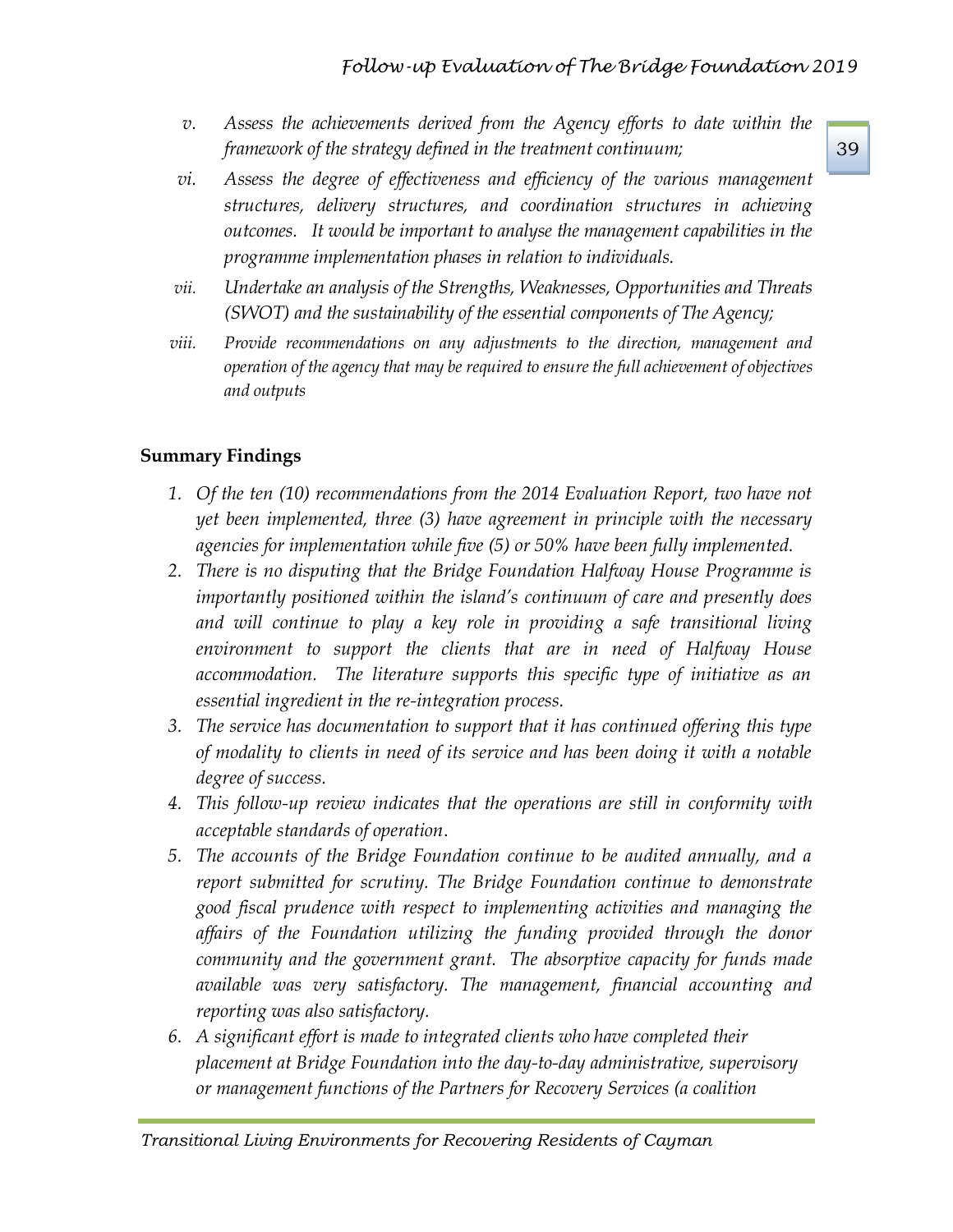*between the Bridge Foundation and the Beacon for Hope Foundation – trading as Beacon Farms). This initiative has seen many successfully transitioned clients being given employment with the Foundation in various capacities – farm supervisor, mechanic/heavy equipment operator, horticulture supervisor, senior administrative assistant and resident manager bookkeeper. Other positions at the farm presently are chief operations officer, agriculture processing manager and farm labour. All positions at the farm, apart from one individual, are active in the recovery program.*

# **General Comments**

- 1. Fragmentation still exists with respect to services offered in the continuum of care and the placement of clients. The Bridge Foundation have been "self-seeking" with respect to a) getting clients and b) getting finance to support its programme. After more than five years of successful operation and notwithstanding the fact that it is a non-governmental charity, it can be viewed and must be recognized as a key component of the continuum of care.
- 2. Efforts must be made to establish the Bridge Foundation, despite its non-governmental status, as an institution within the continuum of care. It has provided sterling service to the prisons and the treatment and rehabilitation community alike.
- 3. Sustainability of a successful service delivery service in the context of transitional living on the island depends almost wholly on the efforts of the Bridge Foundation. It is my assessment and determination that the Bridge Foundation services must be supported whole-heartedly and used effectively to improve/guarantee outcomes within the continuum of care.
- 4. This follow-up evaluation provides a unique opportunity for a comparative analysis of the operation of transitional living support within the continuum of care on the island and it is my conclusion that there is a great and urgent need for standardization of this practice but more importantly defining which agency does what. This is a good time for a stakeholder analysis of the two key agencies providing this service to look for overlap in roles and propose measures to strengthen weaknesses that only serve to diminish the potential of agencies to serve their clients in the most appropriate way for efficacy (value and worth).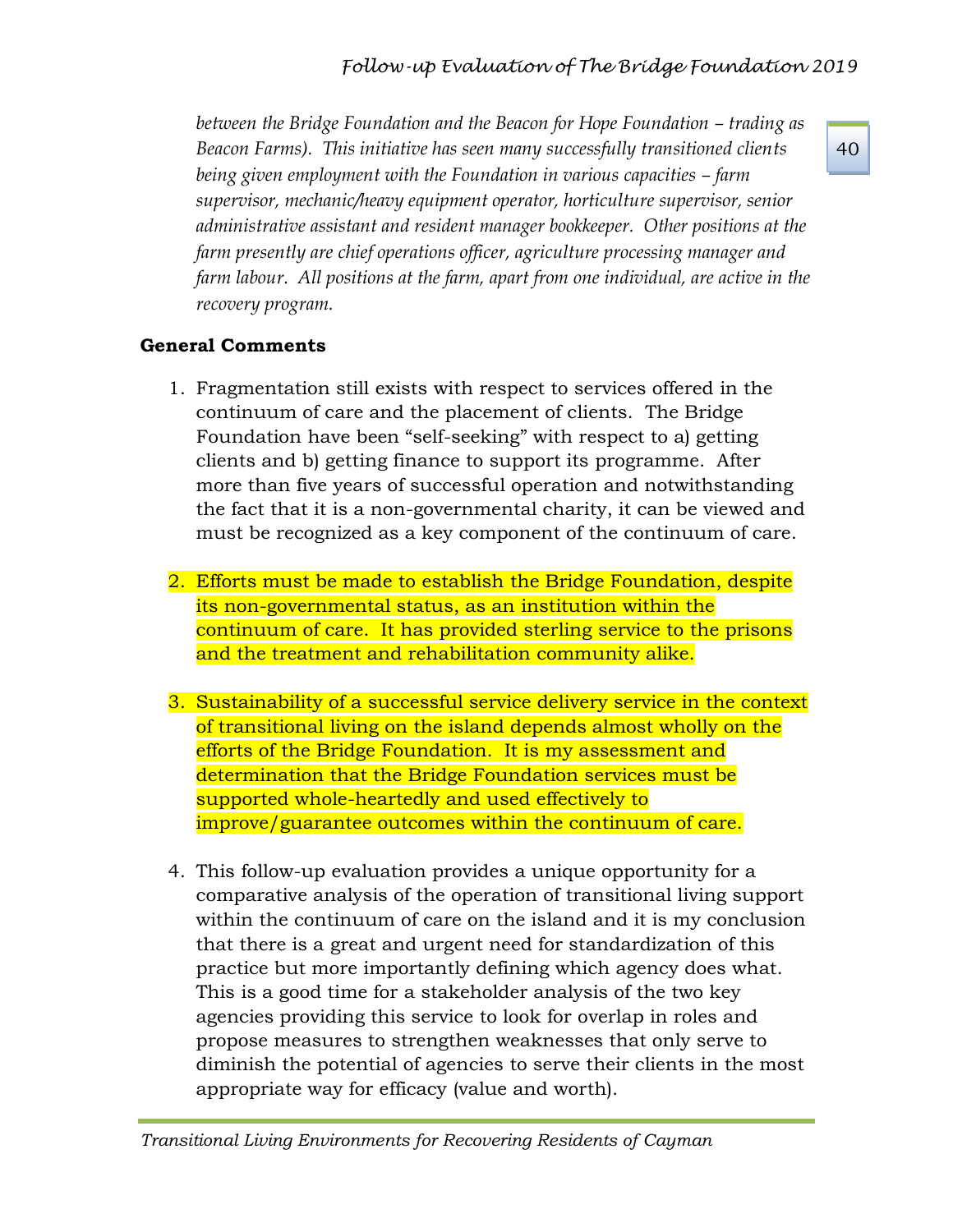- 5. I would strongly suggest that the findings of this evaluation be  $41$ used as a means by government to determine the context of Service Level Agreement (SLA) with agencies needing funding for Halfway Houses or other client-centered services. This would provide information as to the level of expected results for efficiency, effectiveness, and sustainability. It will also provide guidance on minimum standards to adhere to. A template for a simple SLA is provided in appendix 1.
- 6. Agencies must be subjected to ongoing monitoring and formalized evaluation. This provides for a culture of oversight and accountability.
- 7. These questions were asked in the last evaluation *What would be the minimum standards that an agency would have to adhere to in keeping with regional or international standard operating procedures and practices? Are these already articulated by the responsible agency and available for the present and prospective agency or agencies; and what would be the key performance standards?* It is important to note that there now exist a comprehensive set of minimum standards tailored for the Cayman Islands that provides sufficient guidance for successful day-to day operations of transitional living facility that can be adopted across the island by any interested or prospective agency.
- 8. As with any evaluation or follow-up, several questions come to mind that were not a part of those agreed to in the Terms of Reference. Since these process evaluations are targeted at agencies that depends on collaboration and on partnering agencies, it is incumbent on the evaluator to raise the questions that have come about as this evaluation was carried out. The following are the questions that need to be addressed:

# *Conclusion*

*This is a follow-up evaluation of the Bridge Foundation that was conducted*  based on review of previous evaluation findings as well as present *implementation capacity of its programme in achieving what it has stated to be its objectives (based on the Mission, Vision, business/ strategic plan,*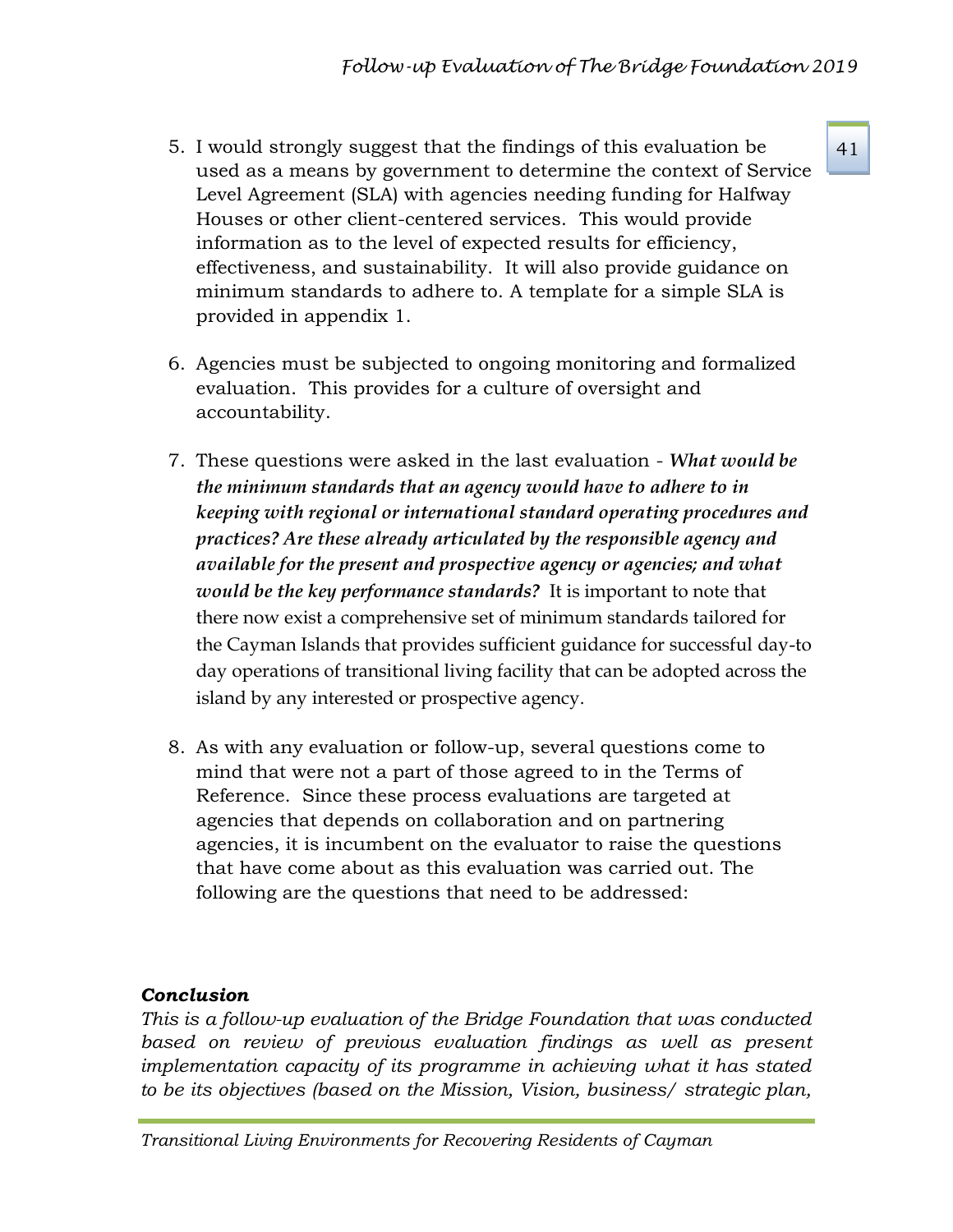*etc.). It can be concluded from the evaluation findings that the Bridge Foundation continue to be successful in its efforts at providing transitional living. It has achieved an acceptable level of success within the population it serves. Individuals have remained clean for extended periods of time and can speak to their now successful re-integration into mainstream society (having a bank account, full or part-time employment and national identification and considers themselves as "equal citizens"). The programme management is working hard at making the programme successful and has a keen interest in progressively moving into offering more opportunities to potential clients given that funding becomes available to sustain those efforts.* 

# **Recommendations coming out of this follow-up evaluation are contained in the suggestions following.**

- *1. For prospective clients, in need of transitional living accommodation, to obtain the best chance of a successful placement and transition, significant stakeholder analysis is needed to identify the agency best suited to provide operational oversight of such facilities. It is my suggestion that all transitional living facilities be place under one day-to-day management structure. This would serve to bring about standardization of operation, reposition responsibilities and resources to where they are more likely to provide better outcomes and overall impact for the population to be served.*
- *2. Financial support should be tied to a Memorandum of Understanding (MOU) and Service Level Agreement (SLA) with the NDC or some other responsible agency (RA).*
- *3. Have the RA provide oversight to the programme implementation through the RA's own capacity or through agency capacity identified by the RA.*
- *4. Develop reporting criteria to facilitate monitoring of the SLA*
- *5. Programme must be subjected to annual performance evaluation— (Is the programme successfully meeting its objectives? Is it value for money? Is there justification for repeat budgetary funding?)*
- *6. Bridge Foundation must be the principal transitional housing facilitator supporting the need for 'safe' housing created when clients are transitioning from the Caribbean Haven treatment*